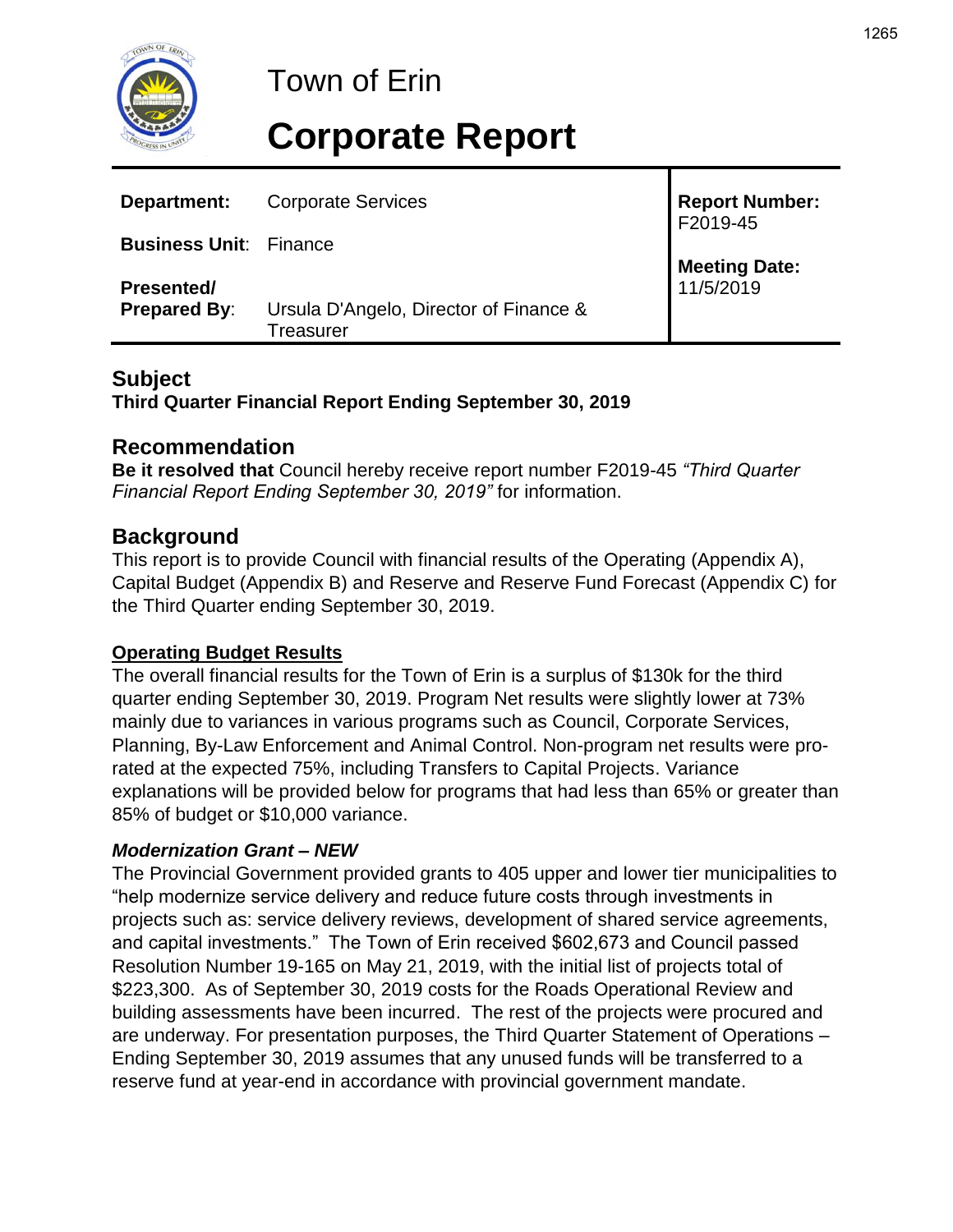#### *Planning – Net Operations Result of \$120,911 or 111%*

The net operating results for the Planning Program was due to revenues at 62% of budget and expenses at 84% instead of the 75%. The largest variance was in Transfers from Reserves which is directly associated to year-to-date expenditures in consulting fees for Growth Management Strategy. These were one-time projects that will be mostly funded from Development Charge. Additionally, there were legal expenses associated to several ongoing Local Planning Appeal Tribunal (LPAT) appeals. These expenses historically have been funded from unspent consulting fees.

#### *By-law/Crossing Guards – Net Operations Result of \$48,585 or 50%*

The contributor to lower net results was in Revenues which were \$10k higher than annual budget due to the Cannabis Grant. This grant was provided to all municipalities to offset expenses incurred as a result of the legalization of cannabis. Also, total expenses were at 73% with the largest variance in legal fees related to a by-law enforcement case.

#### *Animal Control – Net Operations Result of \$13,598 or 47%*

The contributor to lower net results was in Miscellaneous Revenues which includes wolf claims that were not as active as expected. Expenses for Ontario SPCA and Humane Society service agreement were lower than budget expectations. The service agreement ends on December 31, 2019 and will be tendered soon. This budget will be reviewed in preparation for the 2020 Budget.

#### *Streetlights - Net Operations Result is Nil*

The conversion of streetlights to LEDs was completed and there was a 63% reduction of kw usage. We are anticipating approximately 40% savings in hydro costs. The LED conversions will be fully funded by the Special Area Charge rate payers by 2020. By 2021, the Streetlights Reserve will be in a positive balance and the savings will be passed on to rate payers.

#### *Water - Net Operations Result is Nil*

Revenues for the delivery of water services was slightly lower at 73% than the expected 75% of budget. The results changed from the Second Quarter Variance due to billings capturing summer water usage. For expenses, the variance in labour costs includes allocation of staff time related to increased efforts in water receivable collections and management time dedicated to the new well drilling associated to the Water Environmental Assessment among other costs.

Transfer to Water Lifecycle Reserve is trending lower than expected and is directly dependent on billings of water consumption and associated expenses.

#### **Operating Results – By Account Groupings**

To provide Council with a different perspective, included in Appendix A, is a summary of by account grouping with percentage of budget spent for the Town. This report provides a year-to-date results of accounts groupings which staff need to follow closely focusing on "% of Budget" column that are not within the expected 75%.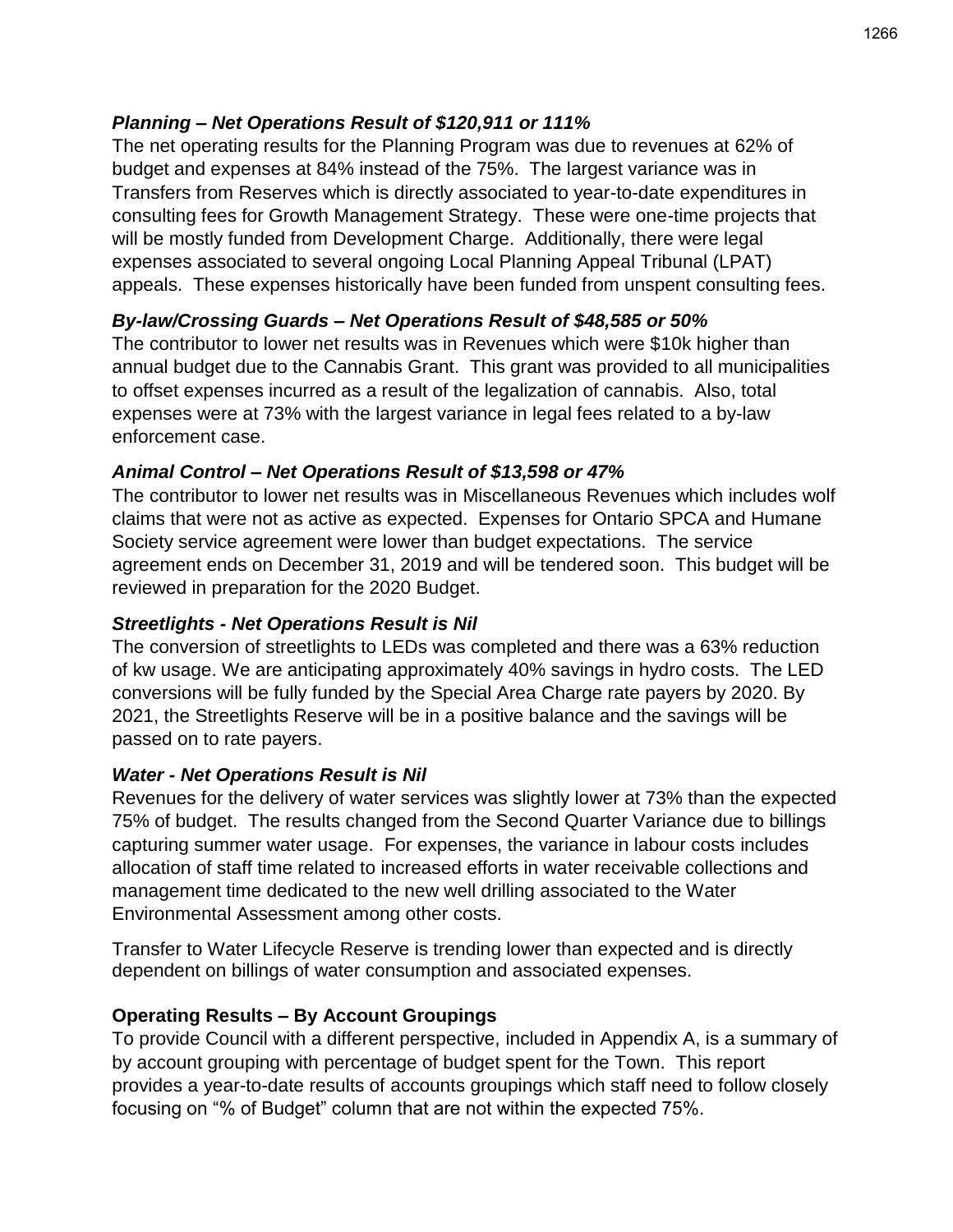#### **Capital Budget Results**

The total planned Capital spending for 2019 included projects from prior years carried forward. Expenditures for the third quarter were \$2.1m and procurement of several projects were awarded to vendors. Appendix B provides a summary and status updates for all Capital projects. Please note, green identifies the projects that are completed, yellow identifies the projects that are underway and red identifies the projects that are delayed.

The following projects were completed.

- Net proceeds from land sale was \$30k as per Council Resolution number 18- 115.
- The Fire Pumper 11 was delivered early October and the actual expenditure results was slightly higher by \$28k which is within the 10% allowable.
- The exhaust system was installed in the Erin Fire Hall and was slightly under budget by 10%.
- Fire hose cache was delivered with a small variance.
- \$0.2m was spent on the replacement of the Station Bridge and Dam. Tender documents were issued with a deadline of October 31 for construction in 2020.
- \$319k net cost for LED streetlights conversion was completed early 2019. The net cost includes a total of \$32k grants from Hydro One Retrofit Program which was offset against the cost of the project. As mentioned earlier, this will assist with a reduced withdrawal from the Streetlight Reserve.
- Surface treatment was completed on Fifth Line (between Wellington Road 22 to Side Road 24) was slightly under budget by 13%.
- Payment was completed to Upper Grand District School Board for the Town portion of costs to replace the carpet at the theatre in Erin Community Centre.
- Security enhancements at Erin Community Centre were completed and was under budget by 6%.

## **Strategic Pillar**

Service Excellence & Good Governance

#### **Financial Impact**

In summary, below is the total operating budget surplus of \$130k for the third quarter. In addition, Appendix B lists the capital projects approved for 2019 Budget and prior year projects that were carried forward to 2019.

## **Conclusion**

This report provides Council and the public transparency of financial activity for the Town of Erin for the third quarter. In addition, it provides explanations for any significant variances.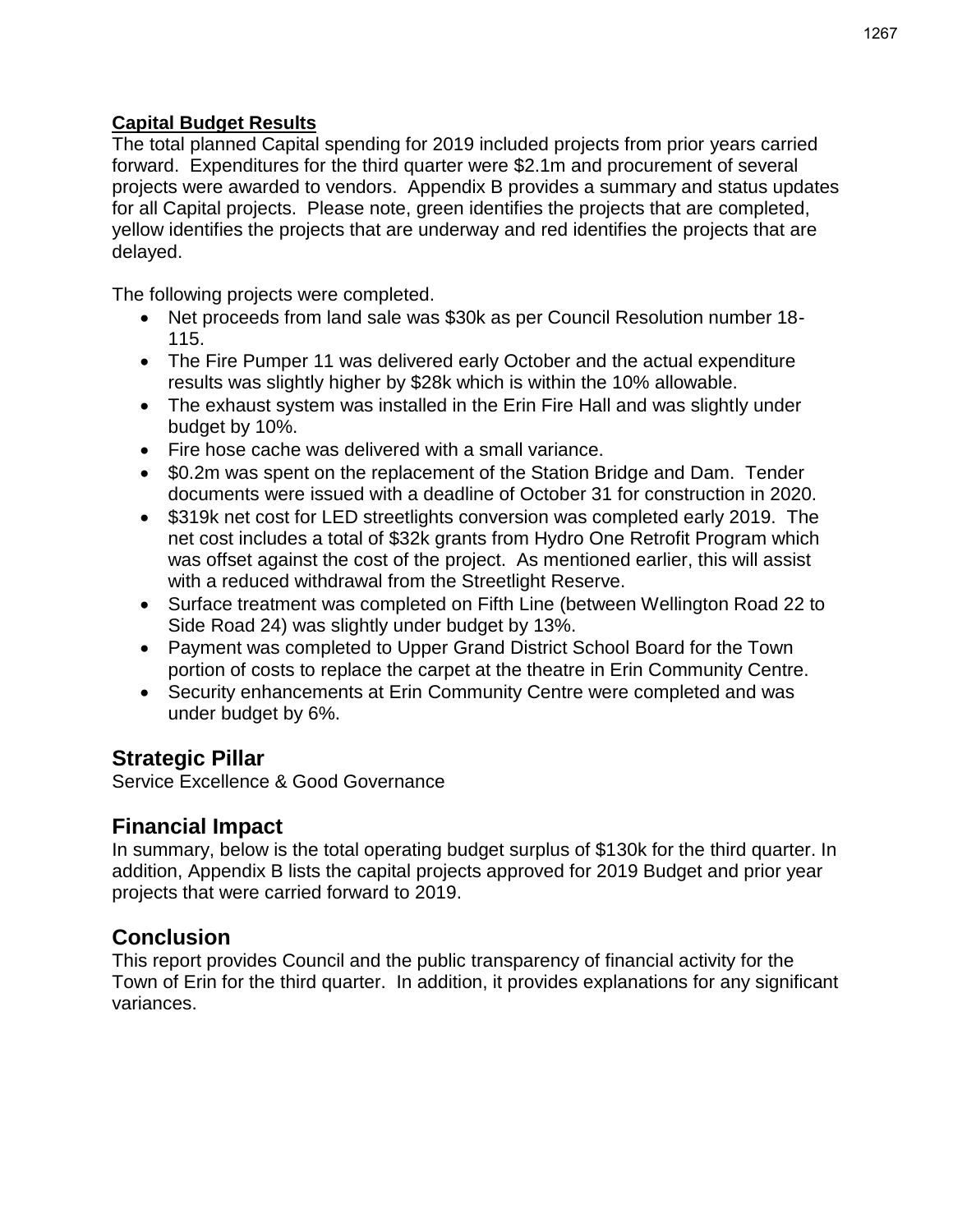#### **Attachments**

Appendix A – 2019 Operating Budget to Actuals – September 30, 2019 Appendix B – 2019 Capital Budget vs Actuals – September 30, 2019 Appendix C – Reserve and Reserve Fund Forecast as of September 30, 2019

*Ursula D'Angelo Nathan Hyde* 

Director Chief Administrative Officer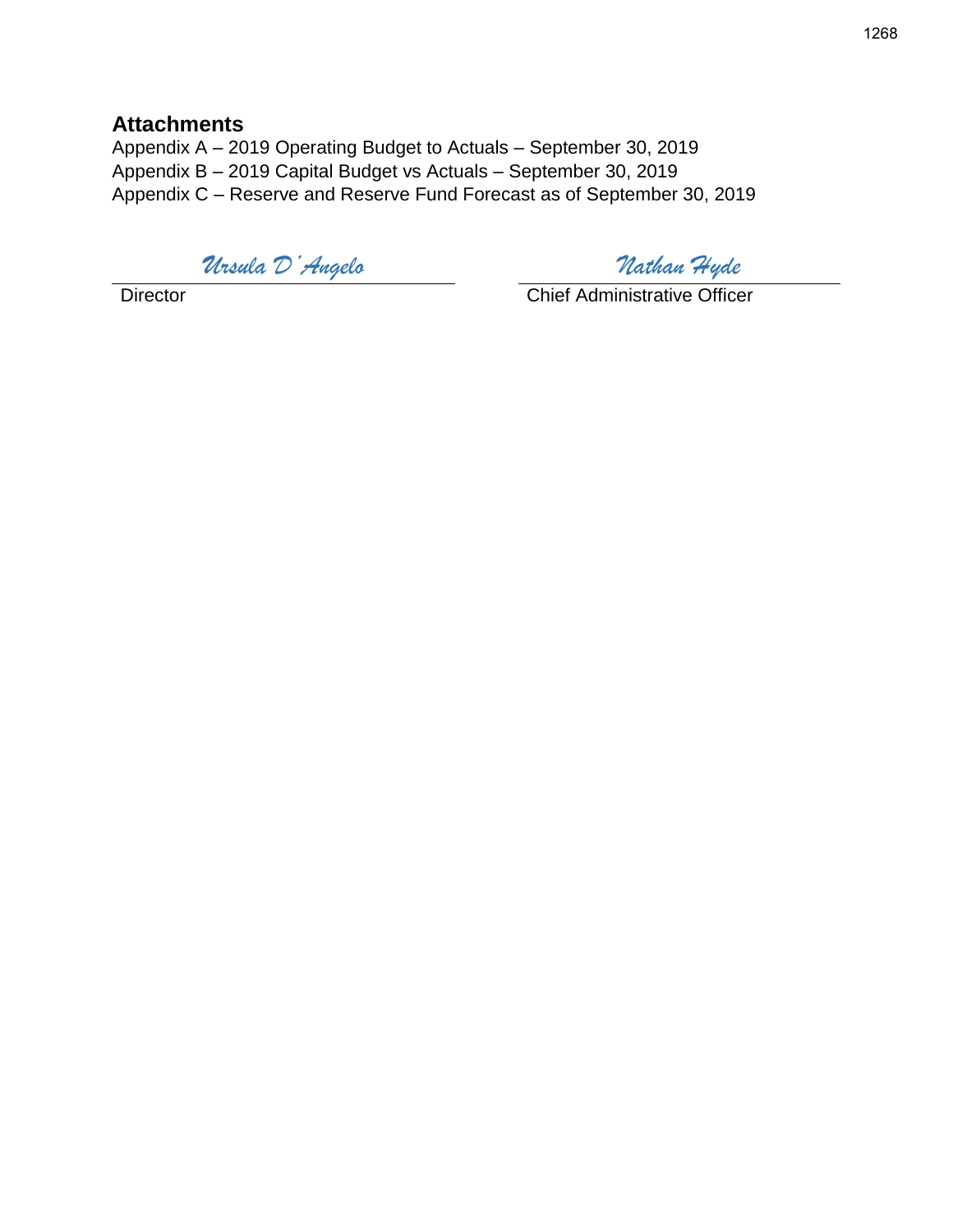

#### **3rd Quarter Statement of Operations ‐ Ending September 30, 2019**

|                                        |                     | 2019 Budget     |             |                     | 3rd Quarter 2019 |             |          |
|----------------------------------------|---------------------|-----------------|-------------|---------------------|------------------|-------------|----------|
|                                        | <b>Expenditures</b> | <b>Revenues</b> | <b>Net</b>  | <b>Expenditures</b> | <b>Revenues</b>  | <b>Net</b>  | % Budget |
| Programs                               |                     |                 |             |                     |                  |             |          |
| Council                                | 160,500             |                 | 160,500     | 138,281             |                  | 138,281     | 86%      |
| <b>Corporate Services</b>              | 1,981,000           | 572,100         | 1,408,900   | 1,319,374           | 472,103          | 847,271     | 60%      |
| <b>Modernization Grant</b>             |                     |                 |             | 608,534             | 608,534          |             | 0%       |
| <b>Economic Development</b>            | 252,400             | 35,000          | 217,400     | 209,087             | 55,739           | 153,348     | 71%      |
| <b>Advisory Committees</b>             | 95,750              | 12,500          | 83,250      | 76,136              | 18,866           | 57,270      | 69%      |
| <b>Building</b>                        | 359,500             | 359,500         |             | 194,784             | 194,784          |             | 0%       |
| Planning                               | 245,100             | 136,000         | 109,100     | 205,894             | 84,983           | 120,911     | 111%     |
| <b>Bylaw/Crossing Guards</b>           | 102,400             | 6,000           | 96,400      | 65,408              | 16,823           | 48,585      | 50%      |
| <b>Conservation Authorities</b>        | 164,900             |                 | 164,900     | 128,787             |                  | 128,787     | 78%      |
| Animal Control                         | 56,400              | 27,500          | 28,900      | 32,975              | 19,377           | 13,598      | 47%      |
| Fire & Emergency Services              | 1,117,800           | 141,100         | 976,700     | 878,829             | 149,114          | 729,715     | 75%      |
| Roads                                  | 2,759,600           | 207,500         | 2,552,100   | 2,197,051           | 179,458          | 2,017,593   | 79%      |
| Streetlights                           | 199,200             | 199,200         |             | 149,395             | 149,395          |             | 0%       |
| Water                                  | 1,417,000           | 1,417,000       |             | 1,041,803           | 1,041,803        |             | 0%       |
| <b>Environmental Services</b>          | 23,370              | 23,370          |             | 2,816               | 20,137           | (17, 321)   | 0%       |
| Parks & Recreation                     | 1,368,270           | 707,630         | 660,640     | 873,925             | 402,253          | 471,673     | 71%      |
| Cemeteries                             | 4,000               |                 | 4,000       | 1,865               | 27               | 1,838       | 46%      |
| <b>BIA</b>                             | 35,300              | 35,300          |             | 45,605              | 45,605           |             | 0%       |
| Sub-Total                              | 10,342,490          | 3,879,700       | 6,462,790   | 8,170,548           | 3,458,999        | 4,711,548   | 73%      |
| Non-Program                            |                     |                 |             |                     |                  |             |          |
| <b>Transfer for Capital Projects</b>   | 626,896             |                 | 626,896     | 470,172             |                  | 470,172     | 75%      |
| Infrastructure Renewal Trf             | 587,059             |                 | 587,059     | 440,294             |                  | 440,294     | 75%      |
| Tax Levy                               |                     | 7,049,145       | (7,049,145) |                     | 5,286,859        | (5,286,859) | 75%      |
| PILS and Supplementary taxes           |                     | 122,500         | (122,500)   |                     | 83,680           | (83,680)    | 68%      |
| <b>OMPF Allocation</b>                 |                     | 593,400         | (593, 400)  |                     | 445,050          | (445,050)   | 75%      |
| Tax Write/Offs                         | 90,000              |                 | 90,000      | 63,496              |                  | 63,496      | 71%      |
| From Tax Rate Stabilization            |                     |                 |             |                     |                  |             |          |
| Sub-Total                              | 1,303,955           | 7,765,045       | (6,461,090) | 973,963             | 5,815,589        | (4,841,626) | 75%      |
|                                        |                     |                 |             |                     |                  |             |          |
| <b>Net Operating Results (Surplus)</b> | 11,646,445          | 11,644,745      | 1,700       | 9.144.510           | 9,274,588        | (130, 078)  |          |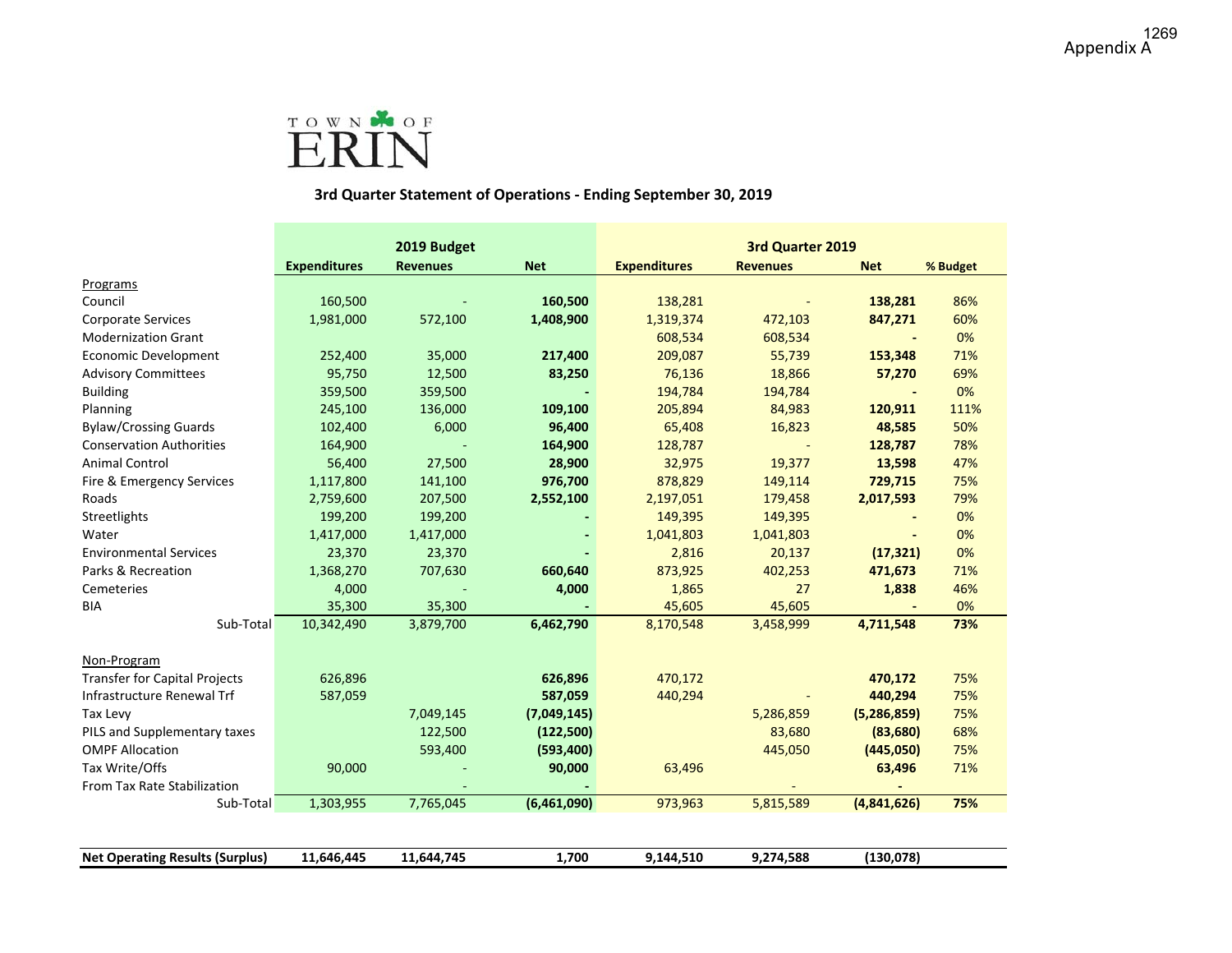

#### **3rd Quarter Statement of Operations ‐ Ending September 30, 2019 By Account Grouping**

|                                                | 2019                                 | 2019                     | \$ Variance      | % of          |
|------------------------------------------------|--------------------------------------|--------------------------|------------------|---------------|
|                                                | <b>Budget</b>                        | 3rd Quarter              |                  | <b>Budget</b> |
|                                                |                                      |                          |                  |               |
| Tax Levy                                       | 7,049,145                            | 5,286,859 -              | 1,762,286        | 75%           |
| PILS and Supplementary Taxes                   | 122,500                              | 83,680 -                 | 38,820           | 68%           |
| <b>OMPF Allocation</b>                         | 593,400                              | 445,050 -                | 148,350          | 75%           |
| <b>Building Permit Revenues</b>                | 359,500                              | 164,607 -                | 194,893          | 46%           |
| <b>Grants and Subsidies</b>                    | 26,500                               | 668,752                  | 642,252          | 2524%         |
| <b>Water User Fees</b>                         | 1,390,000                            | 1,022,989 -              | 367,011          | 74%           |
| <b>Recreation User Fees</b>                    | 637,430                              | 387,898 -                | 249,532          | 61%           |
| Penalties/interest                             | 320,000                              | 240,557 -                | 79,443           | 75%           |
| Fire & Emergency Fees                          | 107,900                              | 149,114                  | 41,214           | 138%          |
| Streetlight Special Area Charges               | 199,200                              | 149,395 -                | 49,805           | 75%           |
| Interest                                       | 100,000                              | 139,223                  | 39,223           | 139%          |
| Other revenue<br><b>Transfer from Reserves</b> | 318,400                              | 352,439                  | 34,039           | 111%          |
| <b>Total Revenues</b>                          | 420,770                              | 182,150 -                | 238,620          | 43%           |
|                                                | 11,644,745                           | $9,272,712 -$            | 2,372,033        | 80%           |
|                                                |                                      |                          |                  |               |
| Labour Costs                                   | 4,012,800                            | 2,929,011                | 1,083,789        | 73%           |
| Supplies & Material                            | 248,350                              | 139,959                  | 108,391          | 56%           |
| Gravel Surface                                 | 400,000                              | 396,546                  | 3,454            | 99%           |
| Sanding                                        | 180,000                              | 147,882                  | 32,118           | 82%           |
| Calcium                                        | 160,000                              | 160,260 -                | 260              | 100%          |
| <b>General Maintenance</b>                     | 98,020                               | 99,313 -                 | 1,293            | 101%          |
| <b>Streetllight Repairs</b>                    | 10,000                               | 3,928                    | 6,072            | 39%           |
| <b>Consulting Services</b>                     | 517,500                              | 414,022                  | 103,478          | 80%           |
| Legal and Audit Fees                           | 63,800                               | 133,605 -                | 69,805           | 209%          |
| <b>Service Agreements</b>                      | 889,800                              | 755,297                  | 134,503          | 85%           |
| <b>IT Services</b>                             | 117,000                              | 81,674                   | 35,326           | 70%           |
| Resealing                                      | 85,000                               | 20,239                   | 64,761           | 24%           |
| Roads Maintenance<br><b>Winter Control</b>     | 125,000<br>57,500                    | 103,444                  | 21,556<br>18,411 | 83%<br>68%    |
| Equipment/small tools                          | 80,000                               | 39,089<br>60,089         | 19,911           | 75%           |
| Vehicle Maintenance                            | 229,400                              | 220,911                  | 8,489            | 96%           |
| Fuel                                           | 131,200                              | 117,622                  | 13,578           | 90%           |
| <b>Community Grants</b>                        | 35,050                               | 35,050                   |                  | 100%          |
| <b>Conservation Authorities</b>                | 164,900                              | 128,787                  | 36,113           | 78%           |
| <b>Emergency Planning</b>                      | 1,000                                | ÷,                       | 1,000            | 0%            |
| Telephone & Cell Phones                        | 46,900                               | 24,017                   | 22,883           | 51%           |
| Hydro                                          | 494,750                              | 299,358                  | 195,392          | 61%           |
| <b>Natural Gas</b>                             | 65,400                               | 39,509                   | 25,891           | 60%           |
| Water & Sewage                                 | 52,490                               | 7,460                    | 45,030           | 14%           |
| <b>Economic Development Activities</b>         | 70,300                               | 57,465                   | 12,835           | 82%           |
| Advertising/Promo                              | 57,050                               | 55,516                   | 1,534            | 97%           |
| <b>Other Expenses</b>                          | 261,450                              | 233,317                  | 28,133           | 89%           |
| Elections                                      | 17,000                               | 14,587                   | 2,413            | 86%           |
| Inter Dept Expenses                            | 11,000                               | 8,987                    | 2,013            | 82%           |
| Insurance & Legal                              | 146,100                              | 148,471 -                | 2,371            | 102%          |
| Tax Write Offs                                 | 90,000                               | 63,496                   | 26,504           | 71%           |
| Contingency                                    | 57,300                               | $\overline{\phantom{0}}$ | 57,300           | 0%            |
| <b>Debt Servicing</b>                          | 432,600                              | 324,450                  | 108,150          | 75%           |
| Capital Projects                               | 626,896                              | 470,172                  | 156,724          | 75%           |
| <b>Transfer to Reserves</b>                    | 1,023,830                            | 968,805                  | 55,025           | 95%           |
| Trf to Infrastructure Renewal Res.             | 587,059                              | 440,294                  | 146,765          | 75%           |
| <b>Total Expenditures</b>                      | 11,646,445                           | 9,142,634                | 2,503,811        | 79%           |
|                                                |                                      |                          |                  |               |
| SURPLUS/(DEFICIT)                              | 1,700.00<br>$\overline{\phantom{a}}$ | 130,078                  |                  |               |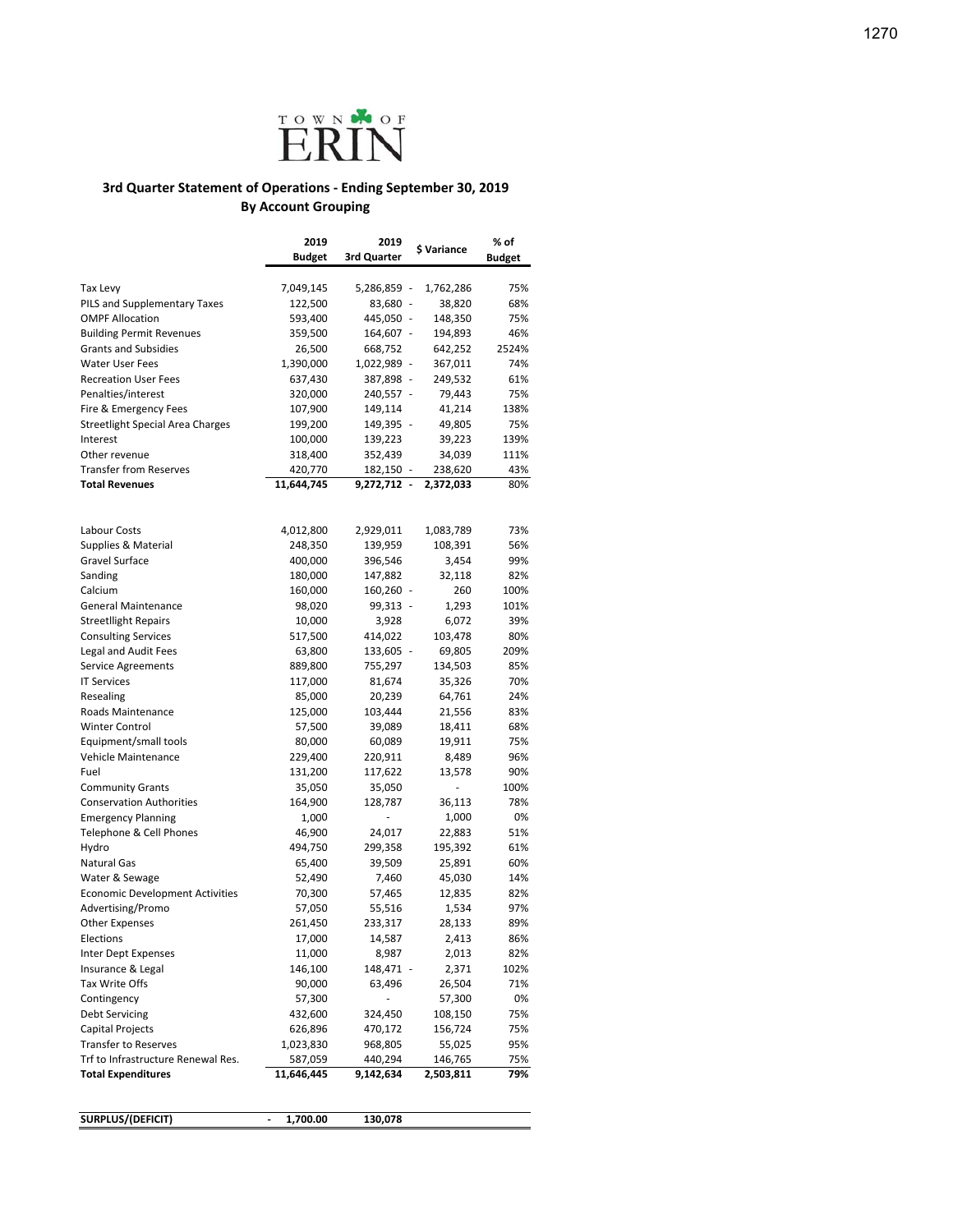

Program> Council

|                       | Annual        | 3rd Quarter    | ℅         |
|-----------------------|---------------|----------------|-----------|
|                       | <b>Budget</b> | <b>Actuals</b> | of Budget |
|                       |               |                |           |
| Expense               |               |                |           |
| Labour Costs          | 133,100       | 118,835        | 89%       |
| <b>Other Expenses</b> | 24,500        | 16,699         | 68%       |
| Insurance & Legal     | 2,900         | 2,747          | 95%       |
| Inter Dept Expenses   | 0             | 0              |           |
| <b>Total Expense</b>  | 160,500       | 138,281        | 86%       |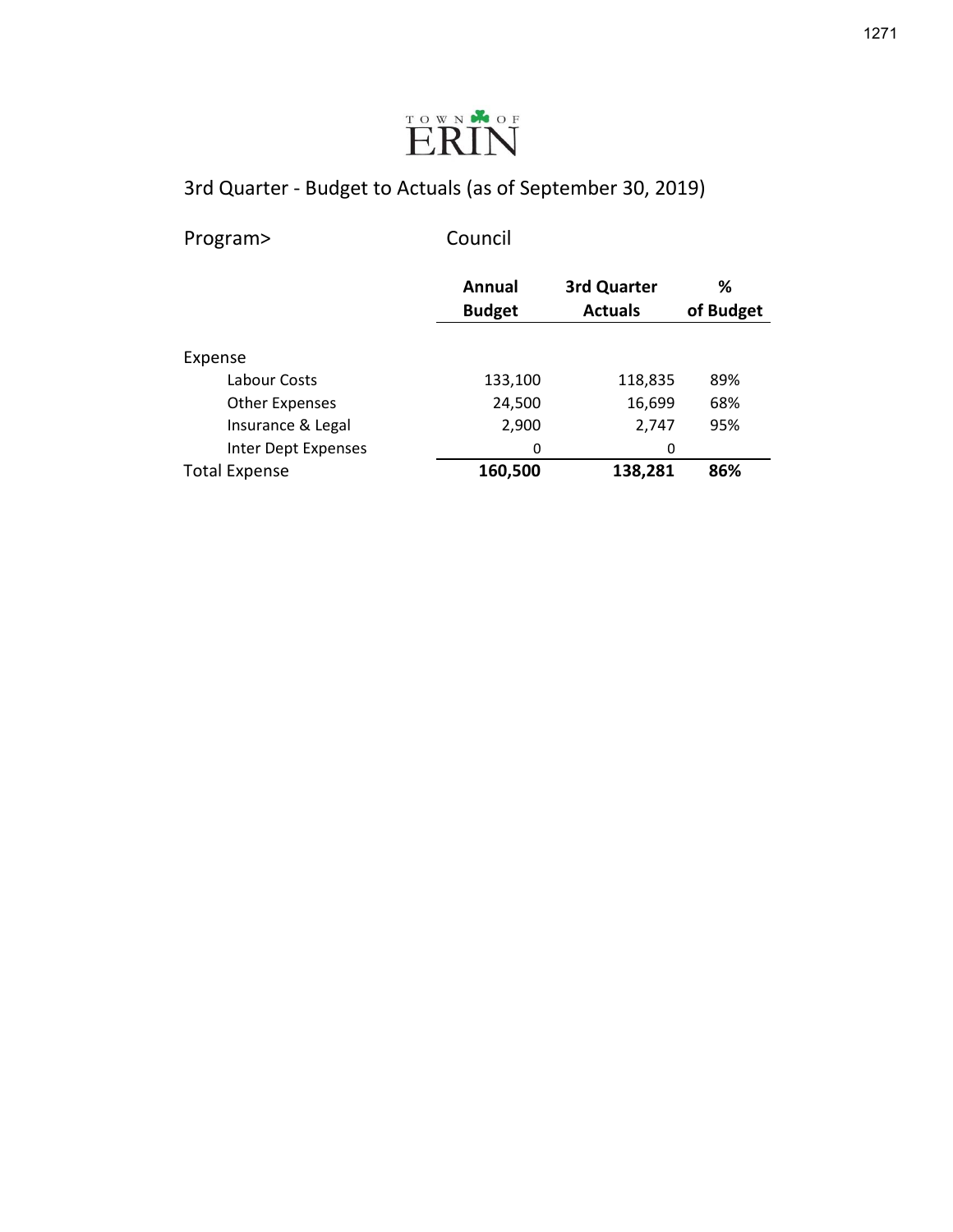

| Program>                           |               | Administration |           |  |
|------------------------------------|---------------|----------------|-----------|--|
|                                    | Annual        | 3rd Quarter    | ℅         |  |
|                                    | <b>Budget</b> | <b>Actual</b>  | of Budget |  |
| Revenue                            |               |                |           |  |
| Tax Registration & Certificates    | 8,800         | 7,624          | 87%       |  |
| Penalties/interest                 | 320,000       | 240,557        | 75%       |  |
| Licenses                           | 9,000         | 11,089         | 123%      |  |
| Interest                           | 100,000       | 133,362        | 133%      |  |
| Miscellaneous Revenue              | 54,300        | 26,819         | 49%       |  |
| <b>Transfer from Reserves</b>      | 74,000        | 41,819         | 57%       |  |
| Corporate Contribution from Nestle | 0             | 10,832         |           |  |
| Inter Dept Recovery                | 6,000         | 0              | 0%        |  |
| <b>Total Revenue</b>               | 572,100       | 472,103        | 83%       |  |
| Expense                            |               |                |           |  |
| Labour Costs                       | 1,293,400     | 863,824        | 67%       |  |
| Supplies/Materials                 | 73,400        | 32,636         | 44%       |  |
| <b>Consulting Services</b>         | 155,000       | 92,379         | 60%       |  |
| Legal and Audit Fees               | 50,000        | 22,915         | 46%       |  |
| Service Agreements                 | 38,000        | 31,173         | 82%       |  |
| <b>IT Services</b>                 | 117,000       | 81,674         | 70%       |  |
| Utilities                          | 27,100        | 23,856         | 88%       |  |
| <b>Other Expenses</b>              | 31,500        | 62,563         | 199%      |  |
| Postage                            | 10,000        | 13,020         | 130%      |  |
| Membership                         | 12,800        | 10,937         | 85%       |  |
| Bank and credit card charges       | 12,000        | 11,391         | 95%       |  |
| Advertising                        | 16,500        | 10,495         | 64%       |  |
| Insurance & Legal                  | 55,000        | 22,451         | 41%       |  |
| Inter Dept Expenses                | 0             | 3,390          | 0%        |  |
| Projects Funded from Nestle        | 0             | 10,832         | 0%        |  |
| Contingency                        | 57,300        | 0              | 0%        |  |
| Elections                          | 17,000        | 14,587         | 86%       |  |
| <b>Transfers to Reserves</b>       | 15,000        | 11,250         | 75%       |  |
| <b>Total Expense</b>               | 1,981,000     | 1,319,374      | 67%       |  |
| <b>Water Levy Projects</b>         |               | Amount         |           |  |
| Canada Day Flags - Completed       |               | ER NOO         |           |  |

| <b><i>INGICI LEVY LIVIELLO</i></b>         | <u>Alluullu</u> |
|--------------------------------------------|-----------------|
| Canada Day Flags - Completed               | \$5,000         |
| Movie nights (2 nights) - Completed        | \$5,200         |
| Canada Day Events - Completed              | \$1,000         |
| Holiday Light Enhancement to McMillan Park | \$10,000        |
| Basketball nets (2)                        | \$3,200         |
| New Years Levy Fireworks                   | \$5,000         |
| McMillan Park picnic tables                | \$5,303         |
| Total                                      | \$34,703        |
|                                            |                 |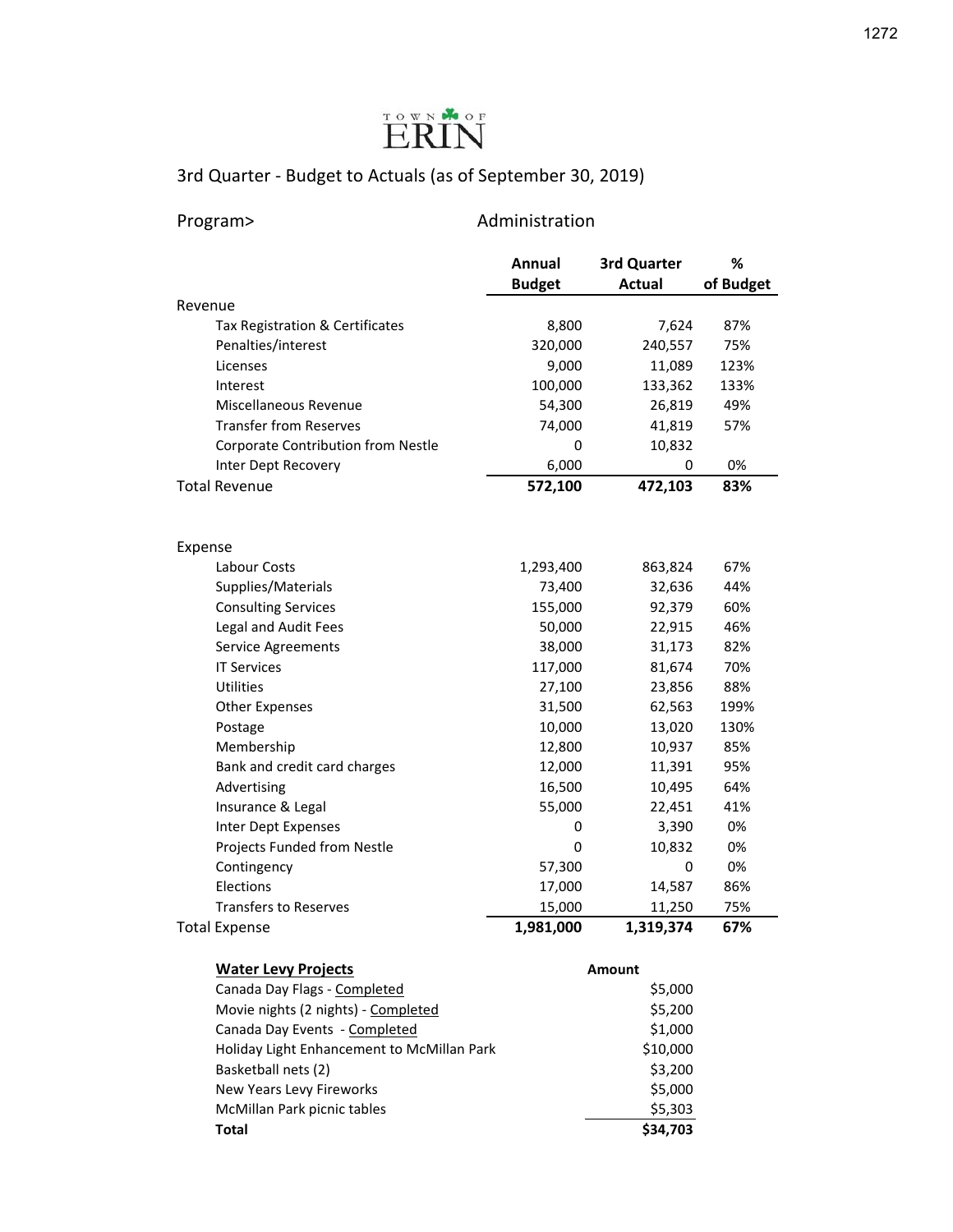

Program> Modernization Grant

|         |                                                                                                  | <b>Annual</b> | 3rd Quarter   | %         |
|---------|--------------------------------------------------------------------------------------------------|---------------|---------------|-----------|
|         |                                                                                                  | <b>Budget</b> | <b>Actual</b> | of Budget |
| Revenue |                                                                                                  |               |               |           |
|         | <b>Provincial Grant</b>                                                                          | 0             | 602,673       |           |
|         | Interest                                                                                         |               | 5,861         |           |
|         | <b>Total Revenue</b>                                                                             | $\mathbf 0$   | 608,534       |           |
| Expense |                                                                                                  |               |               |           |
|         | <b>Consulting Services</b>                                                                       | 0             | 46,475        |           |
|         | Legal and Audit Fees                                                                             | 0             | 0             |           |
|         | Service Agreements                                                                               | 0             | 0             |           |
|         | <b>IT Services</b>                                                                               | 0             | 0             |           |
|         | <b>Other Expenses</b>                                                                            | 0             | 0             |           |
|         | <b>Transfers to Reserves</b>                                                                     | 0             | 562,059       |           |
|         | Total Expense                                                                                    | $\mathbf 0$   | 608,534       |           |
|         | <b>Modernization Grant Projects</b>                                                              |               | <b>Amount</b> |           |
|         | Governance review - independent review that is<br>specific to the Town of Erin                   |               | \$50,000      |           |
|         | Roads Operational Review - Completed<br>Roads Needs Assessment - gravel to asphalt study         |               | \$15,300      |           |
|         |                                                                                                  |               | \$25,000      |           |
|         | Conservation and Demand Management Plan - to<br>meet provincial regulatory requirements deadline |               |               |           |
|         | Facilities Assessment (Firehalls and Townhall)                                                   |               | \$12,000      |           |
|         | Energy efficiency audit - all town owned facilities                                              |               | \$40,000      |           |
|         | AMP - Key performance indicators and Levels of                                                   |               | \$50,000      |           |
|         | <b>KPMG Service Review (County lead project)</b>                                                 |               | \$25,000      |           |
|         | <b>Total</b>                                                                                     |               | \$223,300     |           |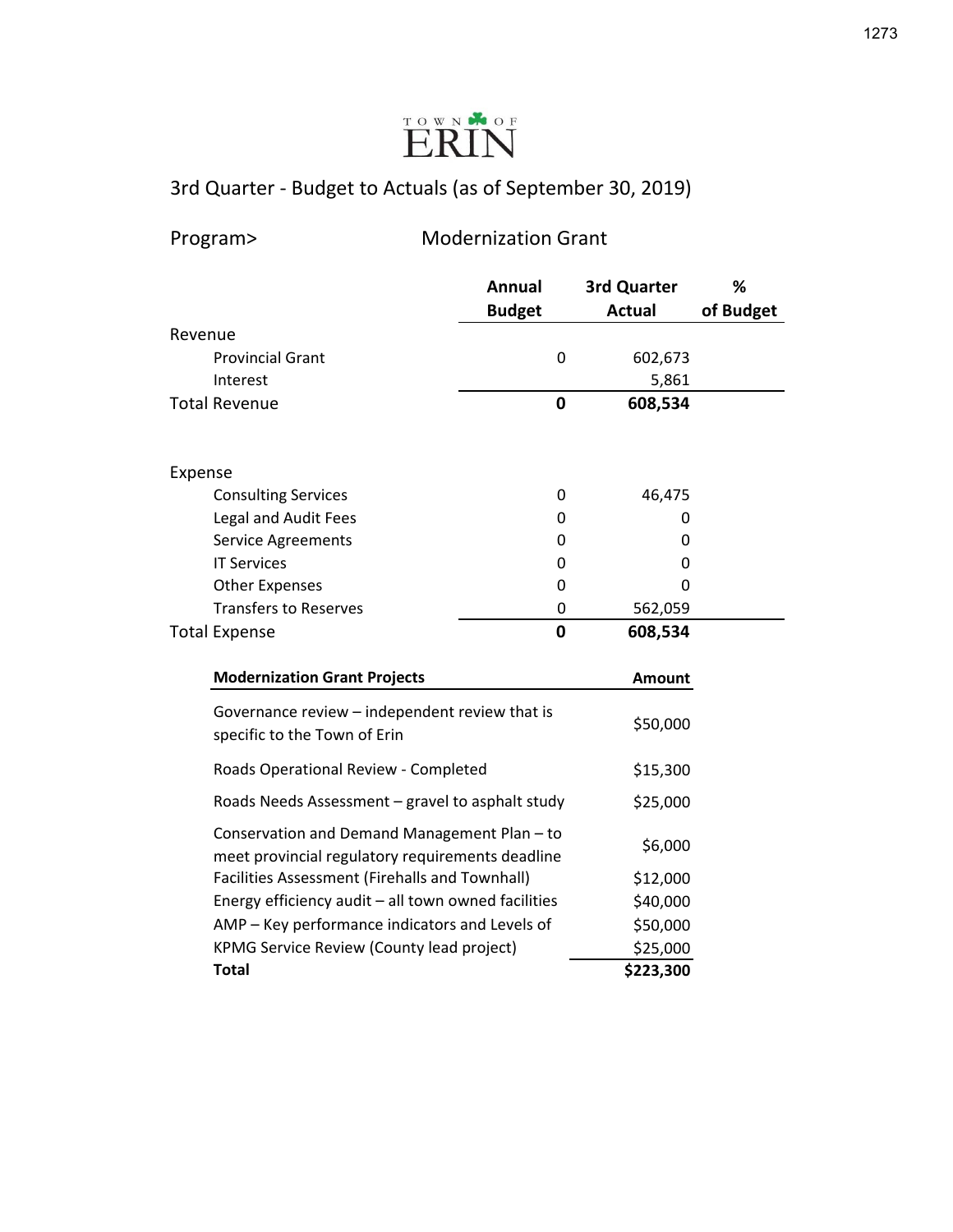| Program> |
|----------|
|----------|

pram> Foromic Development

|                                            | Annual        | 3rd Quarter   | %         |
|--------------------------------------------|---------------|---------------|-----------|
|                                            | <b>Budget</b> | <b>Actual</b> | of Budget |
| Revenue                                    |               |               |           |
| Grant                                      | 25,000        | 25,339        | 101%      |
| Miscellaneous Revenue                      | 0             | 2,860         |           |
| <b>Transfer from CIP Reserve</b>           | 0             | 27,540        |           |
| Transfer fm Reserve                        | 10,000        | 0             |           |
| <b>Total Revenue</b>                       | 35,000        | 55,739        | 159%      |
|                                            |               |               |           |
|                                            |               |               |           |
| Expense                                    |               |               |           |
| Labour Costs                               | 109,400       | 82,131        | 75%       |
| Supplies & Material                        | 3,500         | 1,235         | 35%       |
| <b>Consulting &amp; Service Agreements</b> | 46,500        | 42,627        | 92%       |
| Ambassador Program                         | 2,000         | 0             |           |
| Arts & Culture                             | 2,000         | 2,188         | 109%      |
| <b>Business Retention &amp; Expansion</b>  | 8,800         | 1,163         | 13%       |
| <b>Community Profile</b>                   | 5,000         | 1,170         | 23%       |
| Indust/Equine                              | 9,500         | 11,649        | 123%      |
| Core/Four Seasons Strat                    | 25,000        | 6,395         | 26%       |
| Marketing materials                        | 3,000         | 1,094         | 36%       |
| Economic Dev-Project Leverage              | 15,000        | 6,265         | 42%       |
| Advertising/Promo                          | 17,100        | 17,017        | 100%      |
| Community Improvement Project              | 0             | 27,540        |           |
| <b>Other Expenses</b>                      | 5,600         | 7,334         | 131%      |
| Insurance                                  | 0             | 1,278         |           |
| <b>Total Expense</b>                       | 252,400       | 209,087       | 83%       |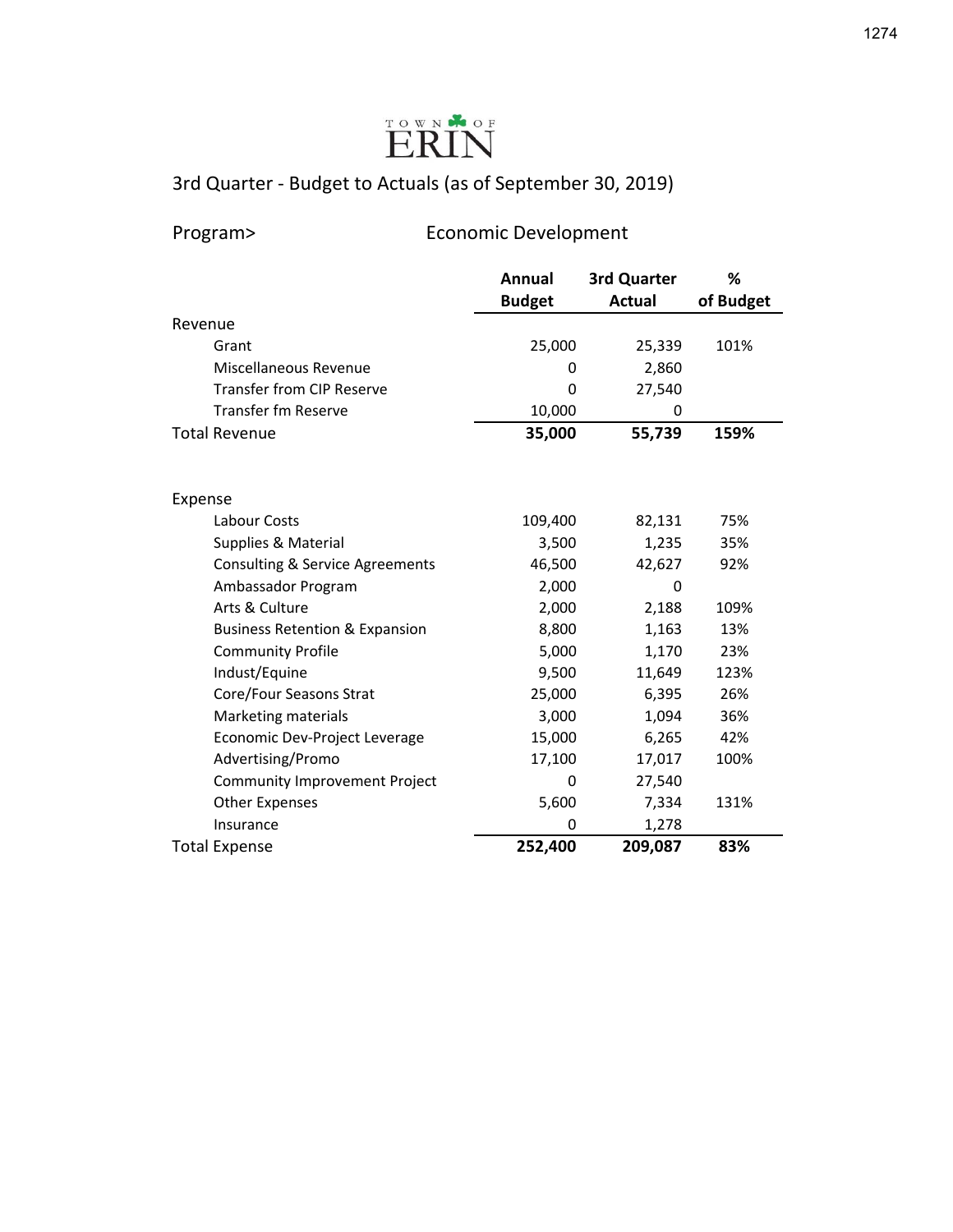

| Program> |  |  |
|----------|--|--|
|          |  |  |

pram> Advisory Committees

|                             | <b>Annual</b> | 3rd Quarter   | %         |
|-----------------------------|---------------|---------------|-----------|
|                             | <b>Budget</b> | <b>Actual</b> | of Budget |
| Revenue                     |               |               |           |
| LGHG Revenue                | 3,500         | 10,236        | 292%      |
| Heritage Revenue            | 500           | 130           |           |
| <b>Trf from Operating</b>   | 8,500         | 8,500         | 100%      |
| <b>Trf from Reserves</b>    | 0             | 0             |           |
| <b>Total Revenue</b>        | 12,500        | 18,866        | 151%      |
| Expense                     |               |               |           |
| <b>Other Expenses</b>       | 26,600        | 17,986        | 68%       |
| <b>Community Grants</b>     | 35,050        | 35,050        | 100%      |
| Trfs to Res Advisory Cttees | 34,100        | 23,100        | 68%       |
| <b>Total Expense</b>        | 95,750        | 76,136        | 80%       |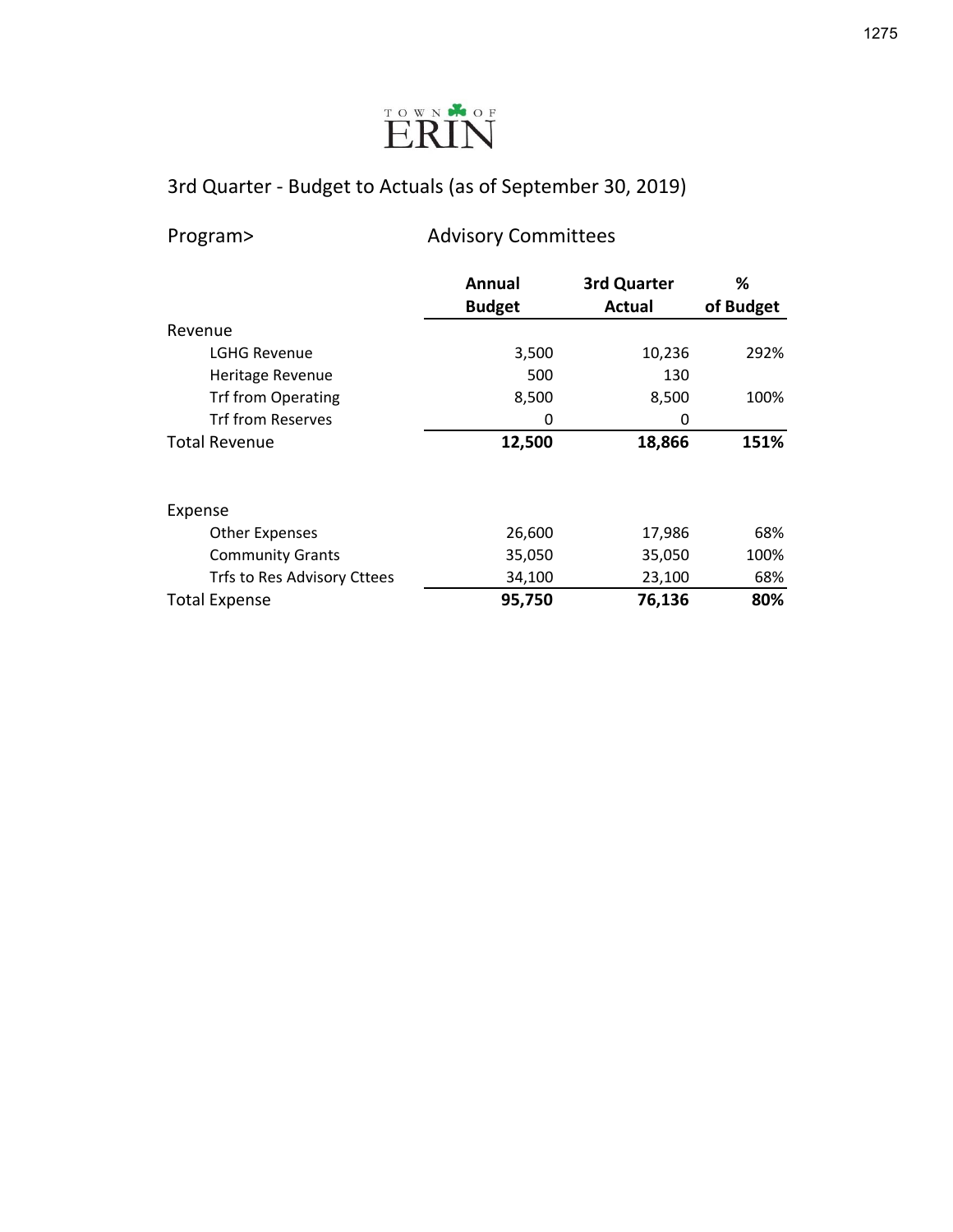

Program> Building

|                              | Annual        | 3rd Quarter   | %         |
|------------------------------|---------------|---------------|-----------|
|                              | <b>Budget</b> | <b>Actual</b> | of Budget |
| Revenue                      |               |               |           |
| <b>Building Permits</b>      | 350,000       | 157,382       | 45%       |
| Misc. Revenue                | 9,500         | 7,225         | 76%       |
| <b>Transfer from Reserve</b> |               | 30,177        |           |
| <b>Total Revenue</b>         | 359,500       | 194,784       | 54%       |
| Expense                      |               |               |           |
| Labour Costs                 | 229,200       | 121,059       | 53%       |
| Supplies & Material          | 5,000         | 250           | 5%        |
| Consulting                   | 36,200        | 64,469        | 178%      |
| Service Agreements           | 4,960         | 0             |           |
| Telephone                    | 2,500         | 734           | 29%       |
| Vehicle Maintenance          | 2,500         | 1,178         | 47%       |
| <b>Other Expenses</b>        | 11,000        | 2,562         | 23%       |
| Insurance                    | 0             | 3,411         | 0%        |
| Inter Dept Expenses          | 0             | 1,119         | 0%        |
| <b>Transfers to Reserves</b> | 68,140        | 0             |           |
| <b>Total Expense</b>         | 359,500       | 194,784       | 54%       |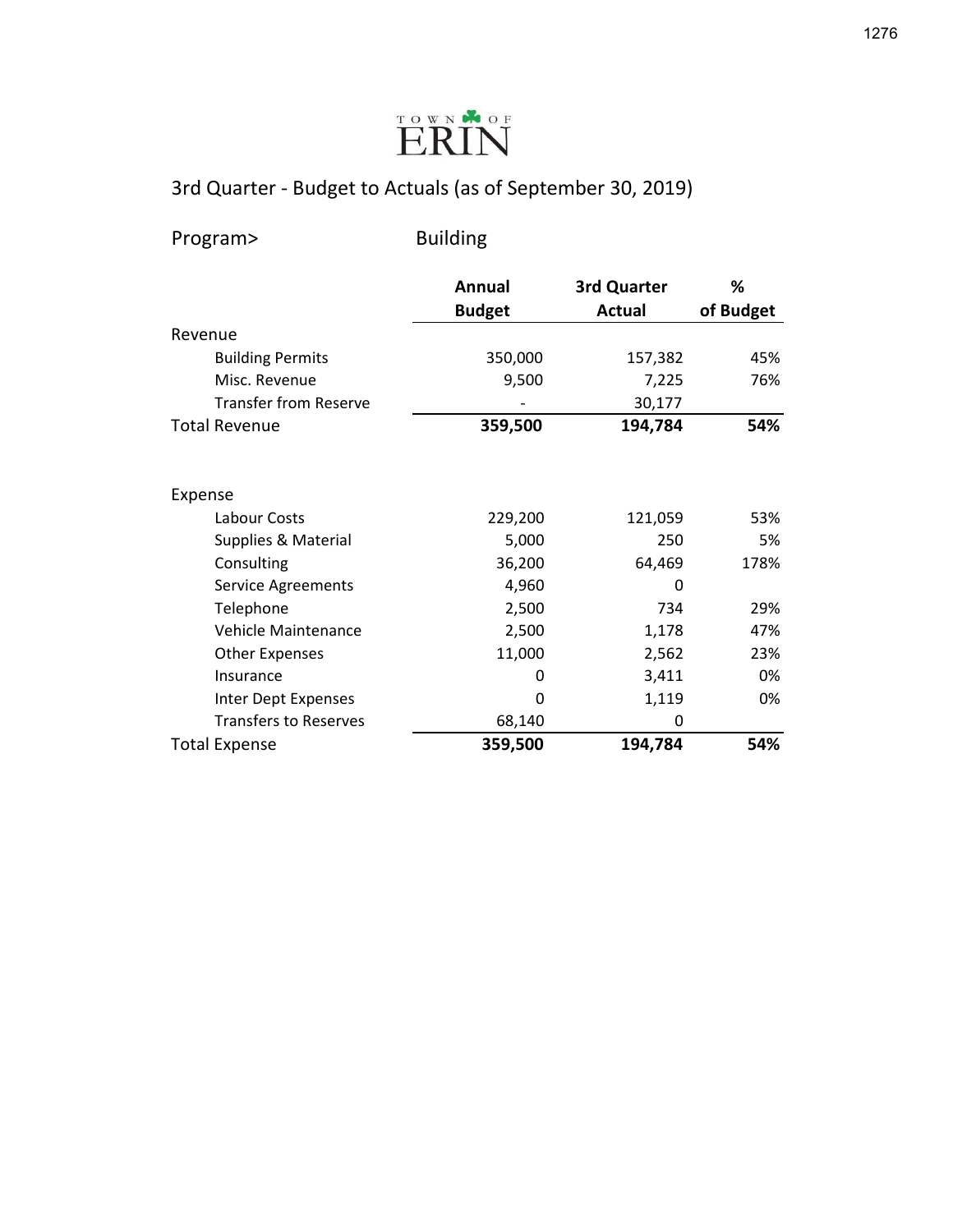

Program> Planning

|                             | Annual<br><b>Budget</b> | 3rd Quarter<br>Actual | ℅<br>of Budget |
|-----------------------------|-------------------------|-----------------------|----------------|
| Revenue                     |                         |                       |                |
| <b>Planning Zoning Fees</b> | 29,000                  | 21,183                | 73%            |
| Misc. Revenue               | 5,000                   | 0                     | 0%             |
| <b>Trf from Reserves</b>    | 102,000                 | 63,800                | 63%            |
| <b>Total Revenue</b>        | 136,000                 | 84,983                | 62%            |
| Expense                     |                         |                       |                |
| Labour Costs                | 27,900                  | 39,806                | 143%           |
| Supplies & Material         | 2,400                   | 580                   | 24%            |
| <b>Consulting Services</b>  | 207,800                 | 105,778               | 51%            |
| <b>LPAT Appeals</b>         | 0                       | 55,311                |                |
| Other Expenses              | 6,500                   | 2,732                 | 42%            |
| Insurance                   | 500                     | 567                   | 113%           |
| Inter Dept Expense          | 0                       | 1,119                 |                |
| <b>Total Expense</b>        | 245,100                 | 205,894               | 84%            |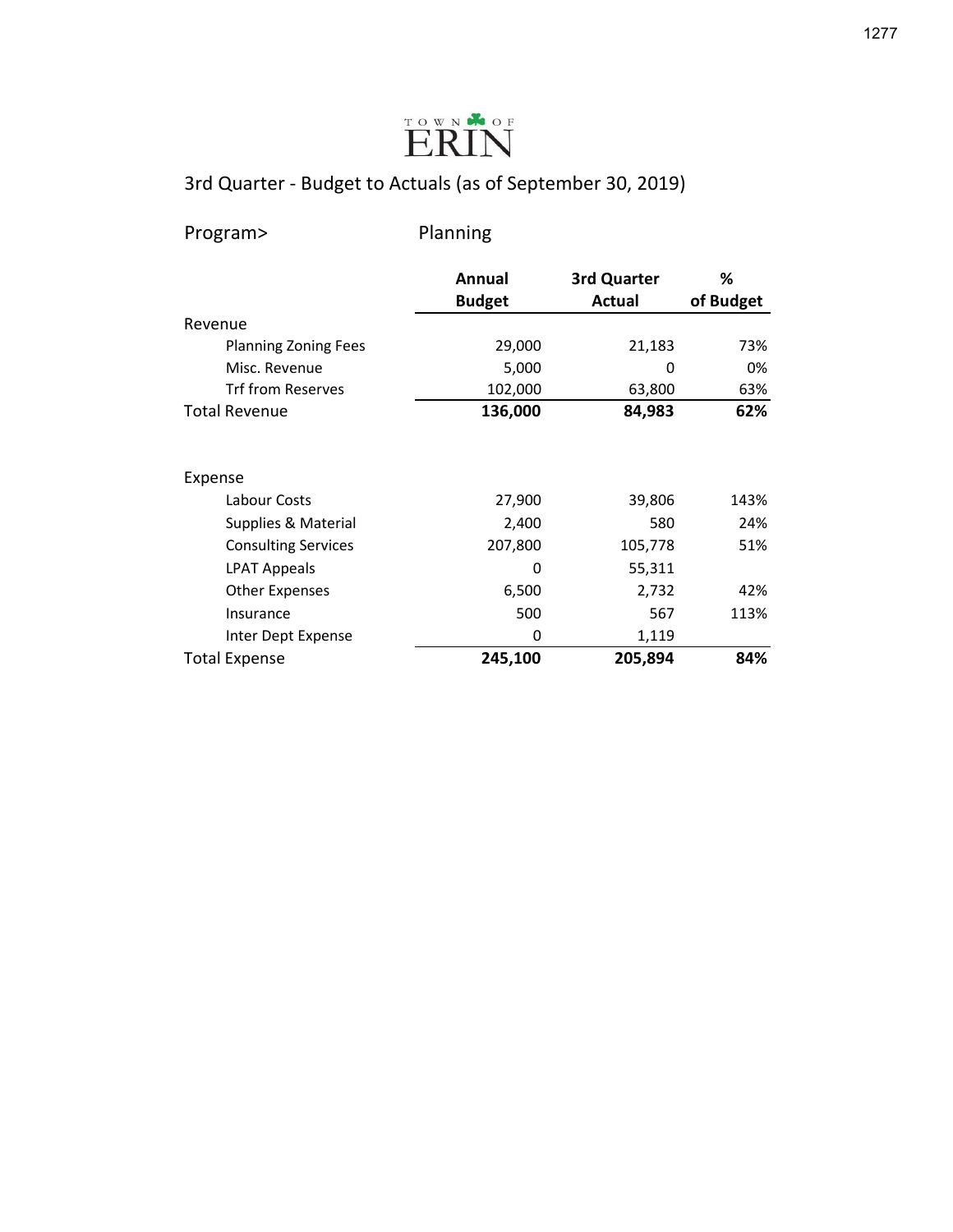

## Program> By-law/Crossing Guards/Conservation

|                                 | Annual<br><b>Budget</b> | 3rd Quarter<br><b>Actual</b> | %<br>of Budget |
|---------------------------------|-------------------------|------------------------------|----------------|
| Revenue                         |                         |                              |                |
| Misc. Revenue                   | 0                       | 150                          |                |
| Cannabis Grant                  | 0                       | 10,603                       |                |
| <b>Vendor Permits</b>           | 6,000                   | 6,070                        | 101%           |
| <b>Total Revenue</b>            | 6,000                   | 16,823                       | 280%           |
|                                 |                         |                              |                |
| Expense                         |                         |                              |                |
| Labour Costs                    | 49,600                  | 38,262                       | 77%            |
| Supplies & Material             | 3,400                   | 1,315                        | 39%            |
| Legal Fees                      | 7,800                   | 24,291                       | 311%           |
| Service Agreement               | 35,000                  | 150                          | 0%             |
| <b>Other Expenses</b>           | 5,900                   | 380                          | 6%             |
| Cannabis Expenses               |                         | O                            |                |
| Insurance                       | 700                     | 1,011                        | 144%           |
| <b>Conservation Authorities</b> | 164,900                 | 128,787                      | 78%            |
| <b>Total Expense</b>            | 267,300                 | 194,195                      | 73%            |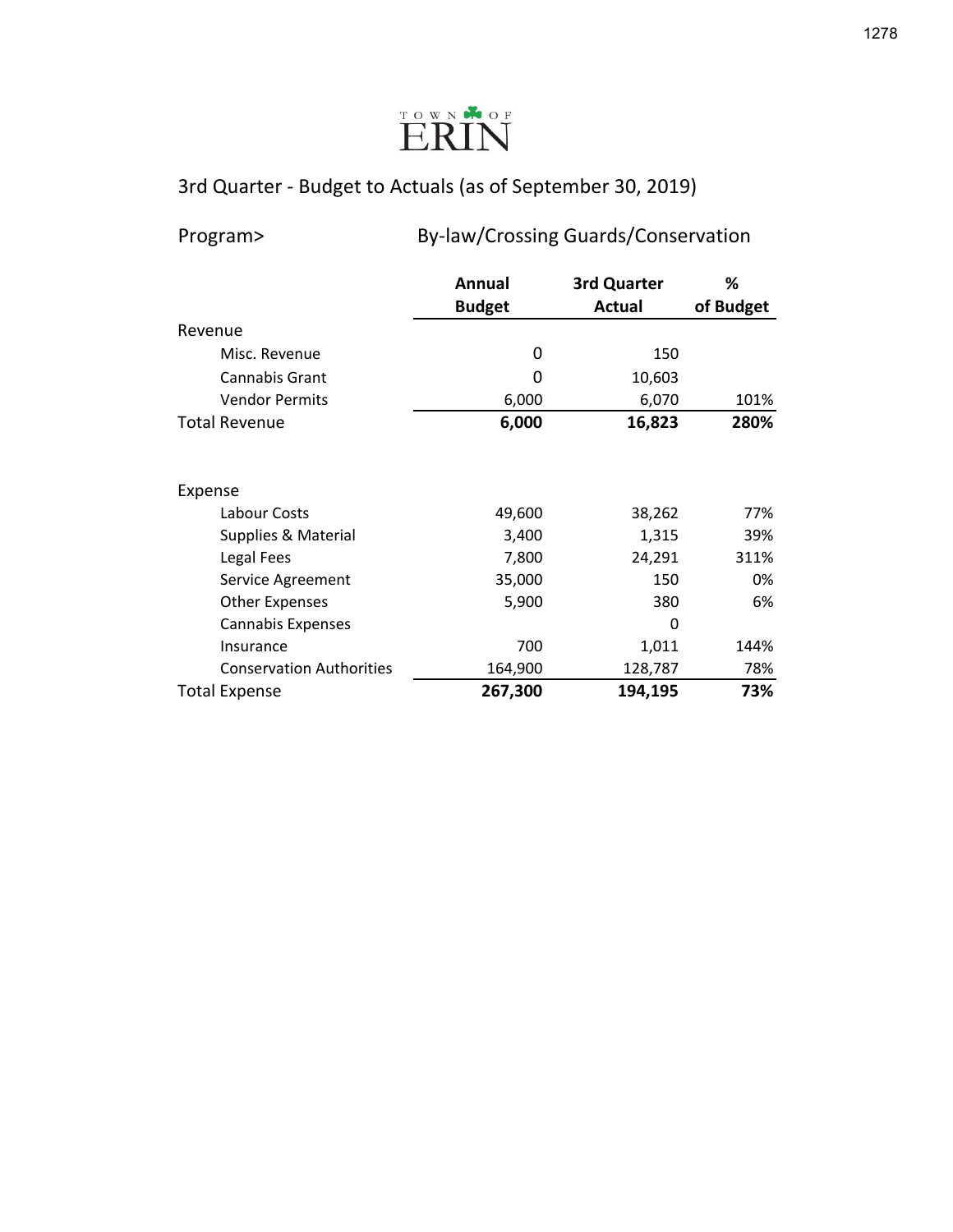

| Program> |  |
|----------|--|
|----------|--|

Animal Control

|                                | <b>Annual</b> | 3rd Quarter   | %         |
|--------------------------------|---------------|---------------|-----------|
|                                | <b>Budget</b> | <b>Actual</b> | of Budget |
| Revenue                        |               |               |           |
| <b>Animal Control Revenues</b> | 0             | 0             |           |
| Dog Tags                       | 20,500        | 18,597        | 91%       |
| Misc. Revenue                  | 7,000         | 780           | 11%       |
| <b>Total Revenue</b>           | 27,500        | 19,377        | 70%       |
|                                |               |               |           |
| Expense                        |               |               |           |
| Labour Costs                   | 0             | 349           |           |
| Service Agreements             | 56,000        | 32,147        | 57%       |
| <b>Other Expenses</b>          | 0             | 0             |           |
| Insurance                      | 400           | 479           | 120%      |
| <b>Total Expense</b>           | 56,400        | 32,975        | 58%       |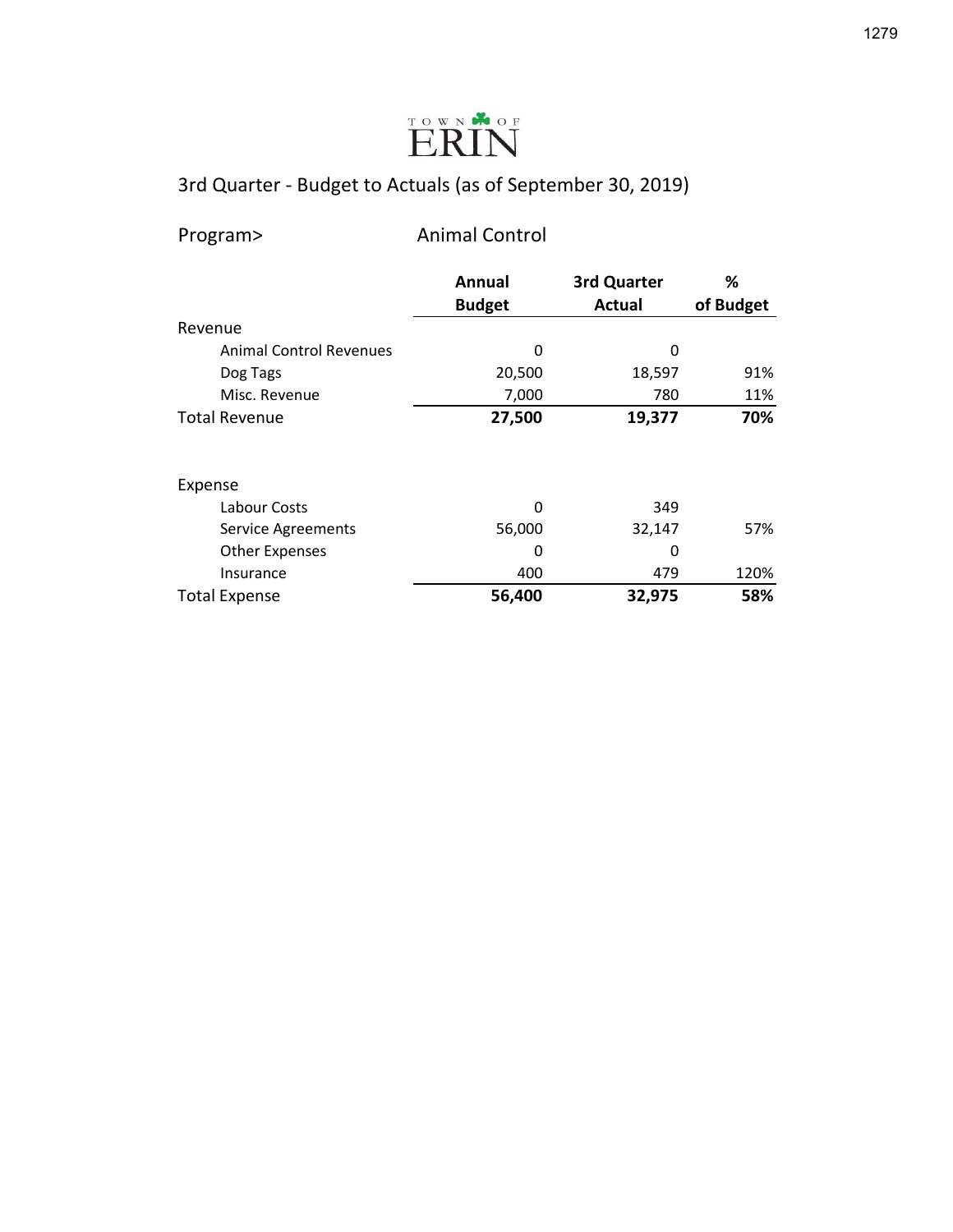

Program> Fire & Emergency Services

|                                  | <b>Annual</b> | 3rd Quarter   | %         |
|----------------------------------|---------------|---------------|-----------|
|                                  | <b>Budget</b> | <b>Actual</b> | of Budget |
| Revenue                          |               |               |           |
| <b>Burn Permits</b>              | 26,000        | 23,218        | 89%       |
| Lease Agreements                 | 47,400        | 93,352        | 197%      |
| Donations                        | 500           | 0             | 0%        |
| Miscellaneous Revenue            | 34,000        | 32,544        | 96%       |
| <b>Transfer from DC Reserves</b> | 33,200        | 0             | 0%        |
| Inter Dept Recovery              | 0             | 0             |           |
| <b>Total Revenue</b>             | 141,100       | 149,114       | 106%      |
|                                  |               |               |           |
|                                  |               |               |           |
| Expense                          |               |               |           |
| Labour Costs                     | 449,400       | 319,950       | 71%       |
| Supplies & Material              | 35,700        | 24,738        | 69%       |
| Legal Fees                       | 6,000         | 928           | 15%       |
| <b>Service Agreements</b>        | 29,000        | 62,988        | 217%      |
| <b>Utilities</b>                 | 31,700        | 24,130        | 76%       |
| Equipment / Small Tools          | 16,000        | 7,060         | 44%       |
| Vehicle Maintenance              | 42,400        | 63,207        | 149%      |
| <b>Other Expenses</b>            | 50,000        | 28,120        | 56%       |
| Insurance & Legal                | 16,000        | 16,139        | 101%      |
| <b>Debt Servicing</b>            | 270,600       | 202,950       | 75%       |
| <b>Emergency Planning</b>        | 1,000         | 0             |           |
| <b>Inter Dept Expenses</b>       | 0             | 1,119         |           |
| <b>Transfers to Reserves</b>     | 170,000       | 127,500       | 75%       |
| <b>Total Expense</b>             | 1,117,800     | 878,829       | 79%       |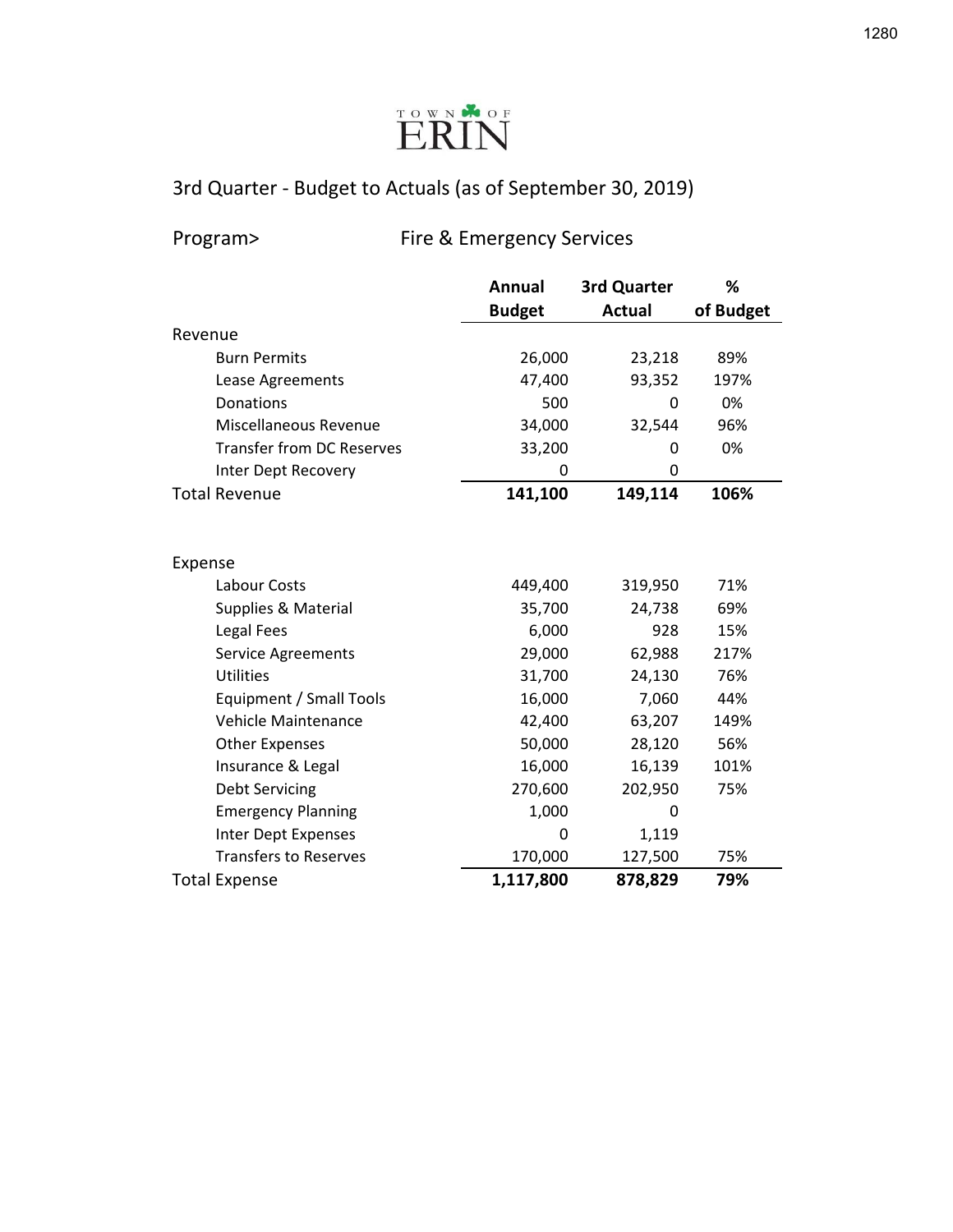

| Program>                         | Roads         |               |           |
|----------------------------------|---------------|---------------|-----------|
|                                  |               |               |           |
|                                  | Annual        | 3rd Quarter   | %         |
|                                  | <b>Budget</b> | <b>Actual</b> | of Budget |
| Revenue                          |               |               |           |
| Gravel Levy                      | 110,000       | 161,378       | 147%      |
| Miscellaneous Revenue            | 15,000        | 4,800         | 32%       |
| <b>Transfer from DC Reserves</b> | 82,500        | 0             |           |
| Cost Recovery                    | 0             | 13,280        |           |
| <b>Total Revenue</b>             | 207,500       | 179,458       | 86%       |
|                                  |               |               |           |
| Expense                          |               |               |           |
| Labour Costs                     | 1,115,700     | 736,663       | 66%       |
| Supplies & Material              | 34,300        | 30,411        | 89%       |
| <b>Gravel Surface</b>            | 400,000       | 396,546       | 99%       |
| Sanding                          | 180,000       | 147,882       | 82%       |
| Signs                            | 10,000        | 10,730        | 107%      |
| Calcium                          | 160,000       | 160,260       | 100%      |
| <b>Purchased Services</b>        | 15,000        | 59,853        | 399%      |
| Resealing                        | 85,000        | 20,239        | 24%       |
| <b>Roads Maintenance</b>         | 125,000       | 103,444       | 83%       |
| <b>Winter Control</b>            | 38,000        | 35,262        | 93%       |
| Telephone & Cell Phones          | 5,000         | 1,676         | 34%       |
| <b>Utilities</b>                 | 21,400        | 12,307        | 58%       |
| Equipment/small tools            | 6,000         | 11,993        | 200%      |
| Vehicle Maintenance              | 181,100       | 153,874       | 85%       |
| Vehicle Fuel                     | 131,200       | 117,622       | 90%       |
| <b>Other Expenses</b>            | 18,600        | 23,754        | 128%      |
| Insurance & Legal                | 41,000        | 34,809        | 85%       |
| <b>Debt Servicing</b>            | 136,300       | 102,225       | 75%       |
| Inter Dept Expenses              | 6,000         | 0             | 0%        |
| <b>Transfers to Reserves</b>     | 50,000        | 37,500        | 75%       |
| <b>Total Expense</b>             | 2,759,600     | 2,197,051     | 80%       |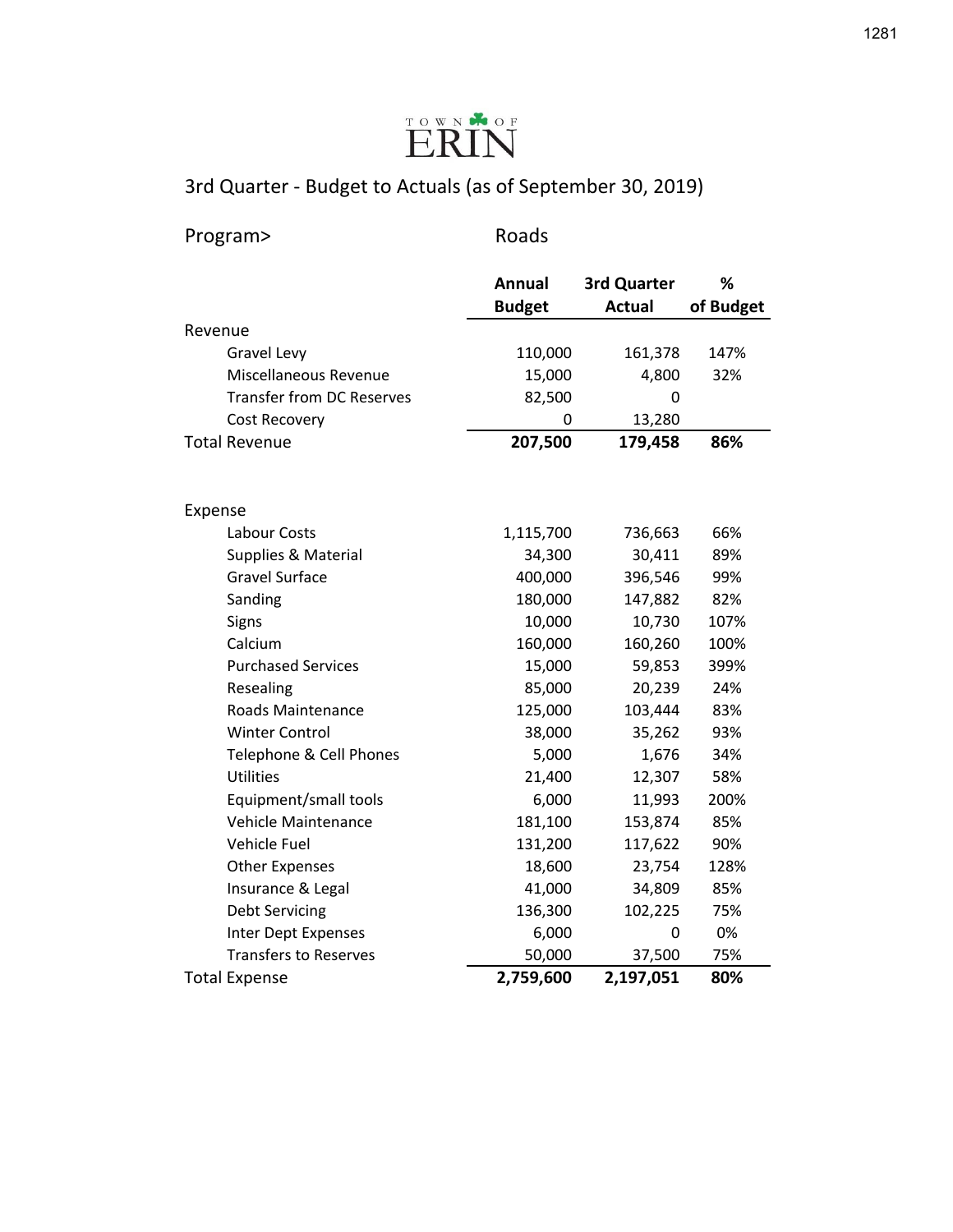

| Program> |  |
|----------|--|
|----------|--|

Streetlights

|                              | Annual        | 3rd Quarter   | %         |
|------------------------------|---------------|---------------|-----------|
|                              | <b>Budget</b> | <b>Actual</b> | of Budget |
| Revenue                      |               |               |           |
| Special Area Charge          | 199,200       | 149,395       | 75%       |
| Inter Dept Recovery          | 0             | 0             |           |
| <b>Total Revenue</b>         | 199,200       | 149,395       | 75%       |
|                              |               |               |           |
| Expense                      |               |               |           |
| Repairs                      | 10,000        | 3,928         | 39%       |
| <b>Utilities</b>             | 116,100       | 49,899        | 43%       |
| Insurance & Legal            | 0             | 153           |           |
| <b>Transfers to Reserves</b> | 73,100        | 95,416        | 131%      |
| <b>Total Expense</b>         | 199,200       | 149,395       | 75%       |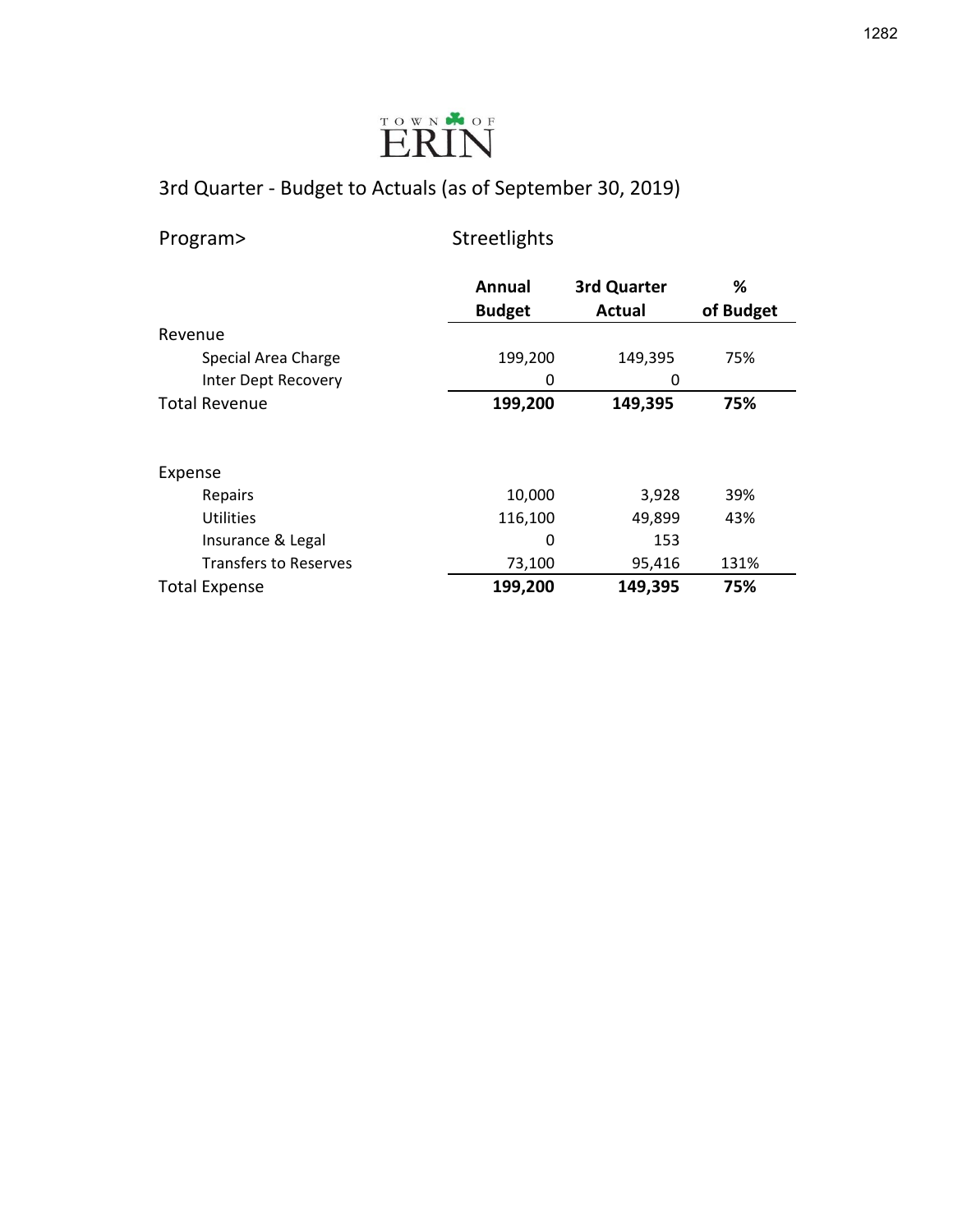

| Program> | Water |
|----------|-------|
|          |       |

|                              | Annual        | 3rd Quarter   | %         |
|------------------------------|---------------|---------------|-----------|
|                              | <b>Budget</b> | <b>Actual</b> | of Budget |
| Revenue                      |               |               |           |
| <b>Water Revenues</b>        | 1,370,000     | 997,478       | 73%       |
| Miscellaneous Revenue        | 20,000        | 25,511        | 128%      |
| <b>Trf from Reserves</b>     | 27,000        | 18,814        | 70%       |
| <b>Total Revenue</b>         | 1,417,000     | 1,041,803     | 74%       |
|                              |               |               |           |
| Expense                      |               |               |           |
| Labour Costs                 | 15,300        | 214,537       | 1402%     |
| Supplies & Material          |               | 6,800         |           |
| Consulting                   | 27,000        | 18,814        | 70%       |
| Service Agreements           | 656,000       | 518,065       | 79%       |
| <b>General Maintenance</b>   | 6,500         | 32,155        | 495%      |
| Telephone & Mobile           | 2,700         | 4,060         | 150%      |
| Hydro                        | 115,600       | 86,841        | 75%       |
| Equipment / Small Tools      |               | 97            |           |
| <b>Other Expenses</b>        |               | 13,115        |           |
| Insurance & Legal            |               | 42,092        |           |
| Inter Dept Expenses          | 5,000         | 2,239         | 45%       |
| <b>Transfers to Reserves</b> | 588,900       | 102,988       | 17%       |
| <b>Total Expense</b>         | 1,417,000     | 1,041,803     | 74%       |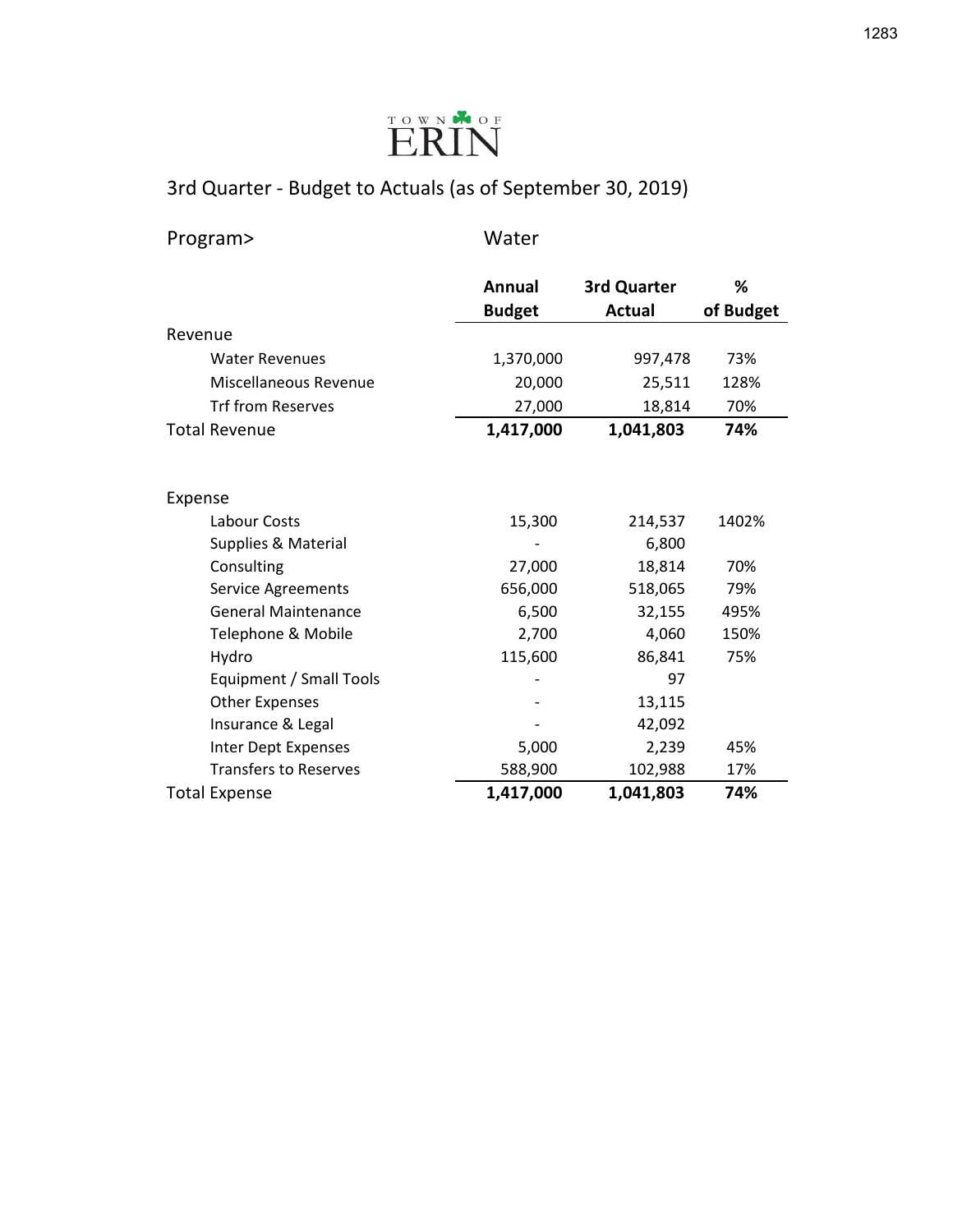

Program> Environmental Services

|                            | Annual        | 3rd Quarter   | ℅         |
|----------------------------|---------------|---------------|-----------|
|                            | <b>Budget</b> | <b>Actual</b> | of Budget |
| Revenue                    |               |               |           |
| Grant                      | 0             | 20,137        |           |
| <b>Trf from Reserves</b>   | 23,370        | 0             |           |
| <b>Total Revenue</b>       | 23,370        | 20,137        |           |
|                            |               |               |           |
| Expense                    |               |               |           |
| <b>Service Agreements</b>  | 15,000        | 2,816         | 19%       |
| <b>Consulting Services</b> | 5,000         | 0             |           |
| Source Water Protection    | 0             | 0             |           |
| <b>General Maintenance</b> | 3,370         | 0             | 0%        |
| <b>Total Expense</b>       | 23,370        | 2,816         | 12%       |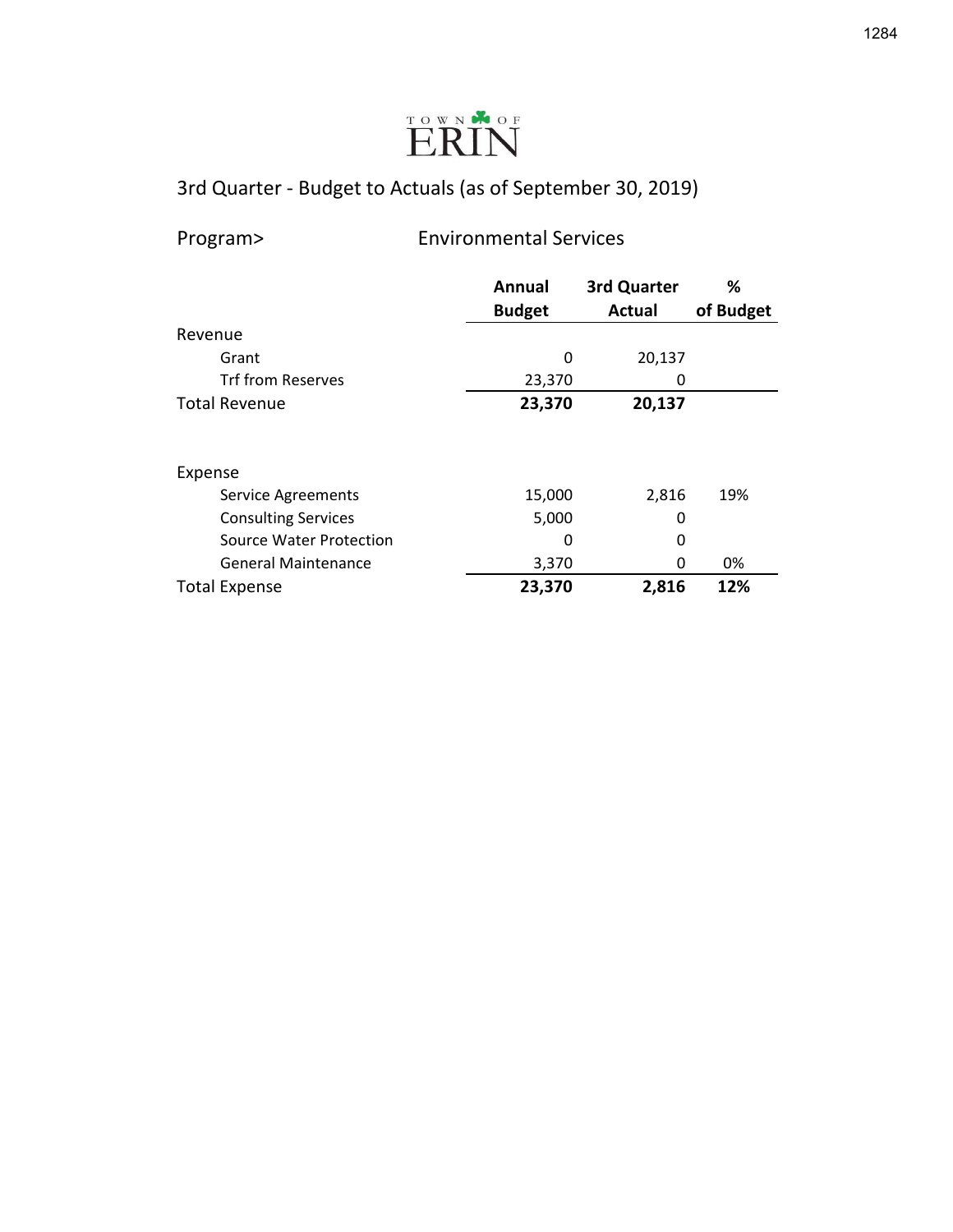

Program> Parks and Recreation

|                              | <b>Annual</b> | 3rd Quarter   | %         |
|------------------------------|---------------|---------------|-----------|
|                              | <b>Budget</b> | <b>Actual</b> | of Budget |
| Revenue                      |               |               |           |
| Capital Surcharge            | 19,000        | 17,432        | 92%       |
| Ice Rental                   | 383,800       | 189,699       | 49%       |
| Rentals                      | 118,800       | 88,606        | 75%       |
| <b>Baseball</b>              | 19,105        | 13,214        | 69%       |
| Soccer                       | 24,775        | 20,642        | 83%       |
| Summer Camp                  | 9,000         | 6,181         | 69%       |
| Advertising                  | 8,050         | 4,747         | 59%       |
| Donations & Fundraising      | 2,800         | 0             | 0%        |
| Grants                       | 1,500         | 10,000        | 667%      |
| Micro Fit Solar              | 10,100        | 9,890         | 98%       |
| Miscellaneous Revenue        | 42,000        | 16,823        | 40%       |
| <b>Cost Recovery</b>         | 0             | 20,663        |           |
| Inter Dept Revenue           | 0             | 4,355         |           |
| <b>Transfers fm Reserves</b> | 68,700        | 0             | 0%        |
| <b>Total Revenue</b>         | 707,630       | 402,253       | 57%       |
|                              |               |               |           |
| Expense                      |               |               |           |
| Labour Costs                 | 589,800       | 393,594       | 67%       |
| Supplies & Material          | 77,450        | 37,760        | 49%       |
| Service Agreements           | 45,800        | 48,106        | 105%      |
| Consultants                  | 40,000        | 43,481        | 109%      |
| <b>General Maintenance</b>   | 84,150        | 65,294        | 78%       |
| <b>Winter Control</b>        | 19,500        | 3,827         | 20%       |
| Telephone & Mobile           | 15,700        | 3,889         | 25%       |
| Hydro                        | 222,050       | 127,481       | 57%       |
| <b>Natural Gas</b>           | 47,200        | 28,221        | 60%       |
| Water & Sewage               | 52,490        | 7,460         | 14%       |
| Equipment / Small Tools      | 58,000        | 40,939        | 71%       |
| Vehicle Maintenance          | 3,400         | 2,652         | 78%       |
| Summer Camp                  | 8,900         | 11,562        |           |
| <b>Other Expenses</b>        | 23,940        | 12,727        | 53%       |
| Insurance & Legal            | 29,600        | 24,611        | 83%       |
| <b>Debt Servicing</b>        | 25,700        | 19,275        | 75%       |
| <b>Inter Dept Expenses</b>   | 0             | 3,047         |           |
| <b>Transfers to Reserves</b> | 24,590        | 0             | 0%        |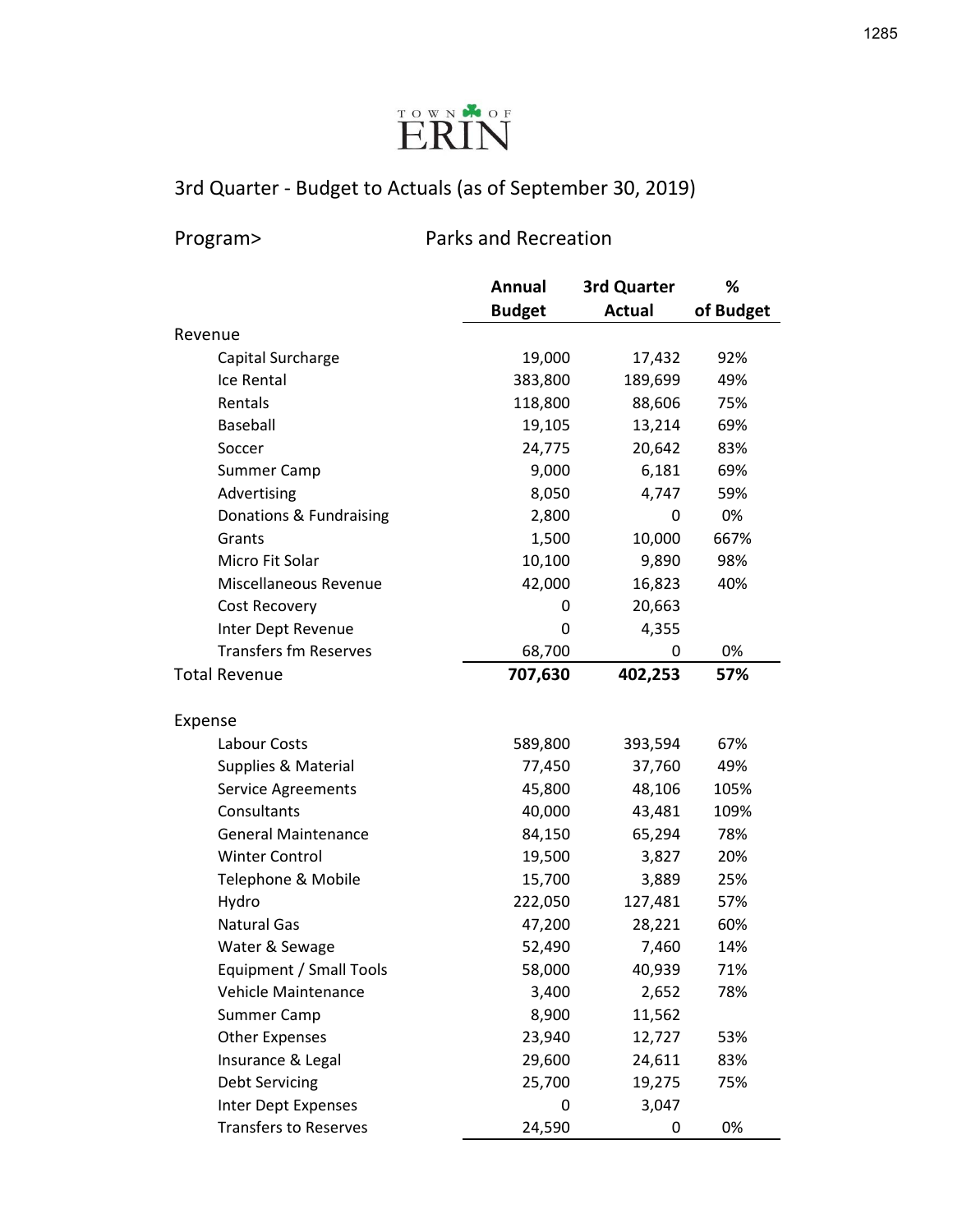Total Expense **1,368,270 873,925 64%**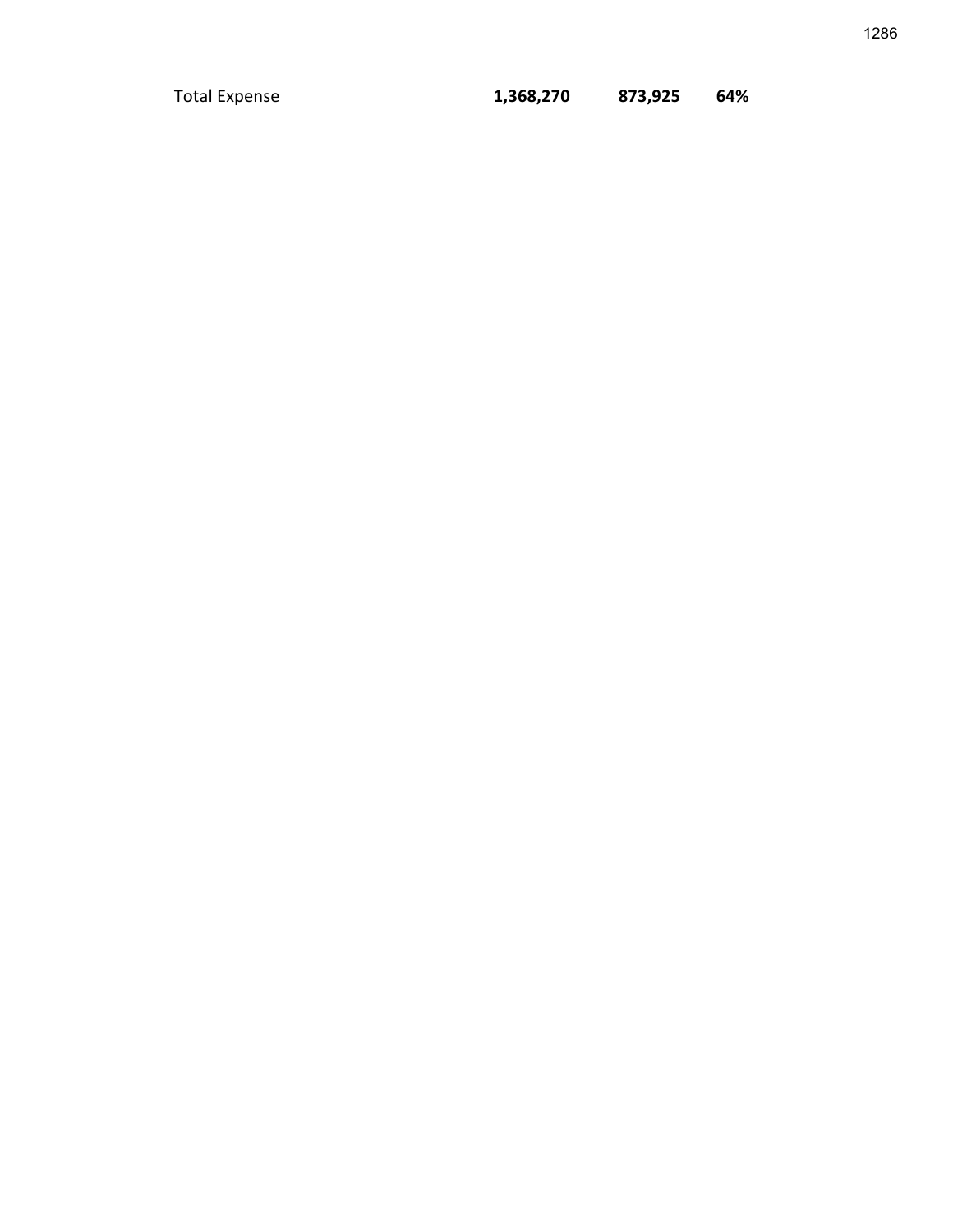

| Program>                     | Cemeteries              |                              |                |  |  |  |  |
|------------------------------|-------------------------|------------------------------|----------------|--|--|--|--|
|                              | Annual<br><b>Budget</b> | 3rd Quarter<br><b>Actual</b> | %<br>of Budget |  |  |  |  |
| Revenue                      |                         |                              |                |  |  |  |  |
| Miscellaneous Revenue        | 0                       | 27                           |                |  |  |  |  |
| Transfer fm Reserve          | 0                       | 0                            |                |  |  |  |  |
| <b>Total Revenue</b>         | 0                       | 27                           |                |  |  |  |  |
| Expense                      |                         |                              |                |  |  |  |  |
| <b>General Maintenance</b>   | 4,000                   | 1,865                        |                |  |  |  |  |
| <b>Transfers to Reserves</b> | 0                       | 0                            |                |  |  |  |  |
| <b>Total Expense</b>         | 4,000                   | 1,865                        |                |  |  |  |  |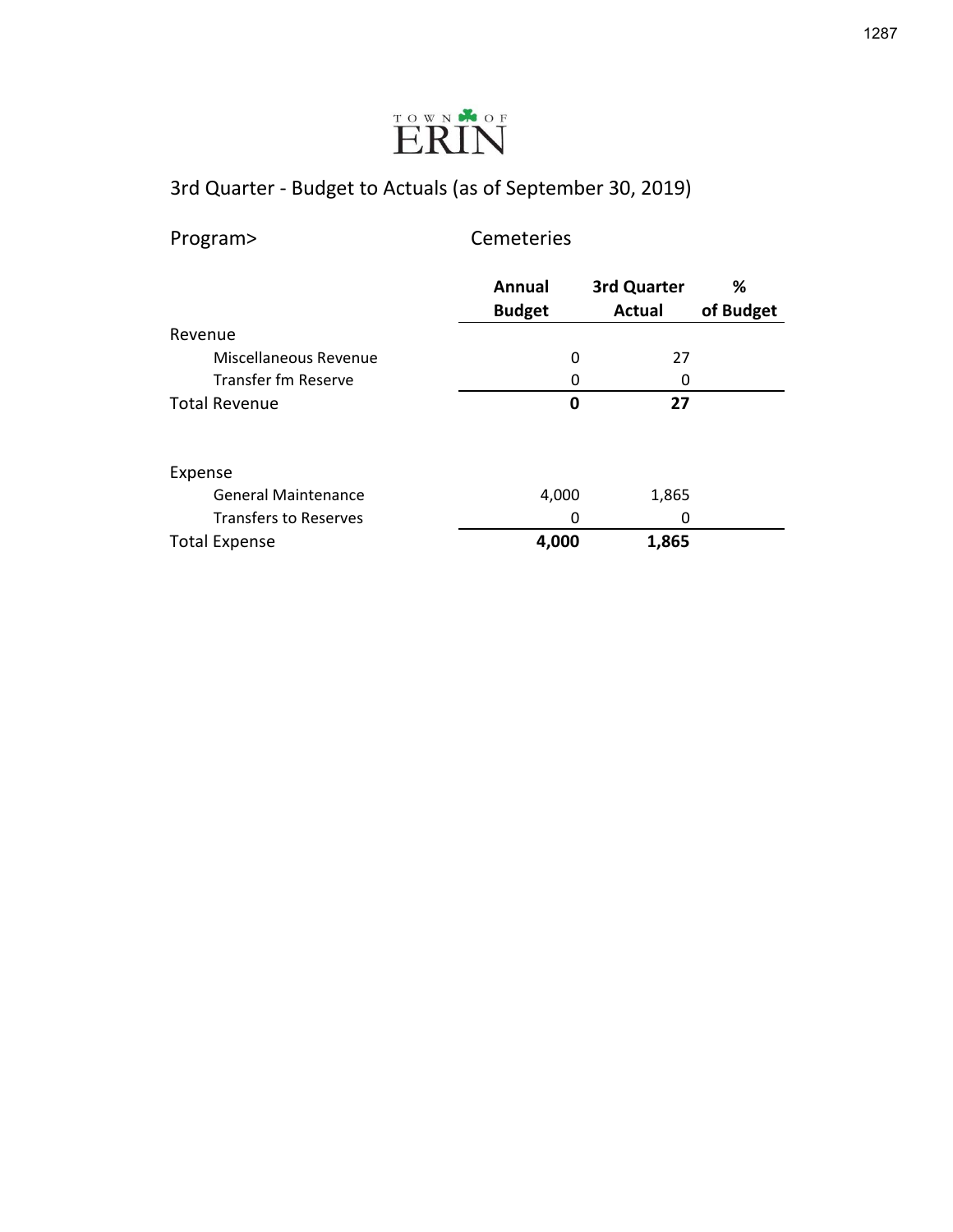

Program> BIA

|                              | Annual        | 3rd Quarter | ℅         |
|------------------------------|---------------|-------------|-----------|
|                              | <b>Budget</b> | Actual      | of Budget |
| Revenue                      |               |             |           |
| Special Levy                 | 17,200        | 16,800      | 98%       |
| Miscellaneous Revenue        | 18,100        | 15,305      | 85%       |
| Town contribution            | 0             | 13,500      |           |
| Trf fm BIA Reserve           | 0             | 0           |           |
| <b>Total Revenue</b>         | 35,300        | 45,605      | 129%      |
|                              |               |             |           |
| Expense                      |               |             |           |
| Supplies & Material          | 13,200        | 4,234       | 32%       |
| Advertising/Promo            | 19,200        | 27,426      | 143%      |
| <b>Other Expenses</b>        | 2,900         | 6,231       | 215%      |
| <b>Transfers to Reserves</b> | 0             | 7,714       |           |
| <b>Total Expense</b>         | 35,300        | 45,605      | 129%      |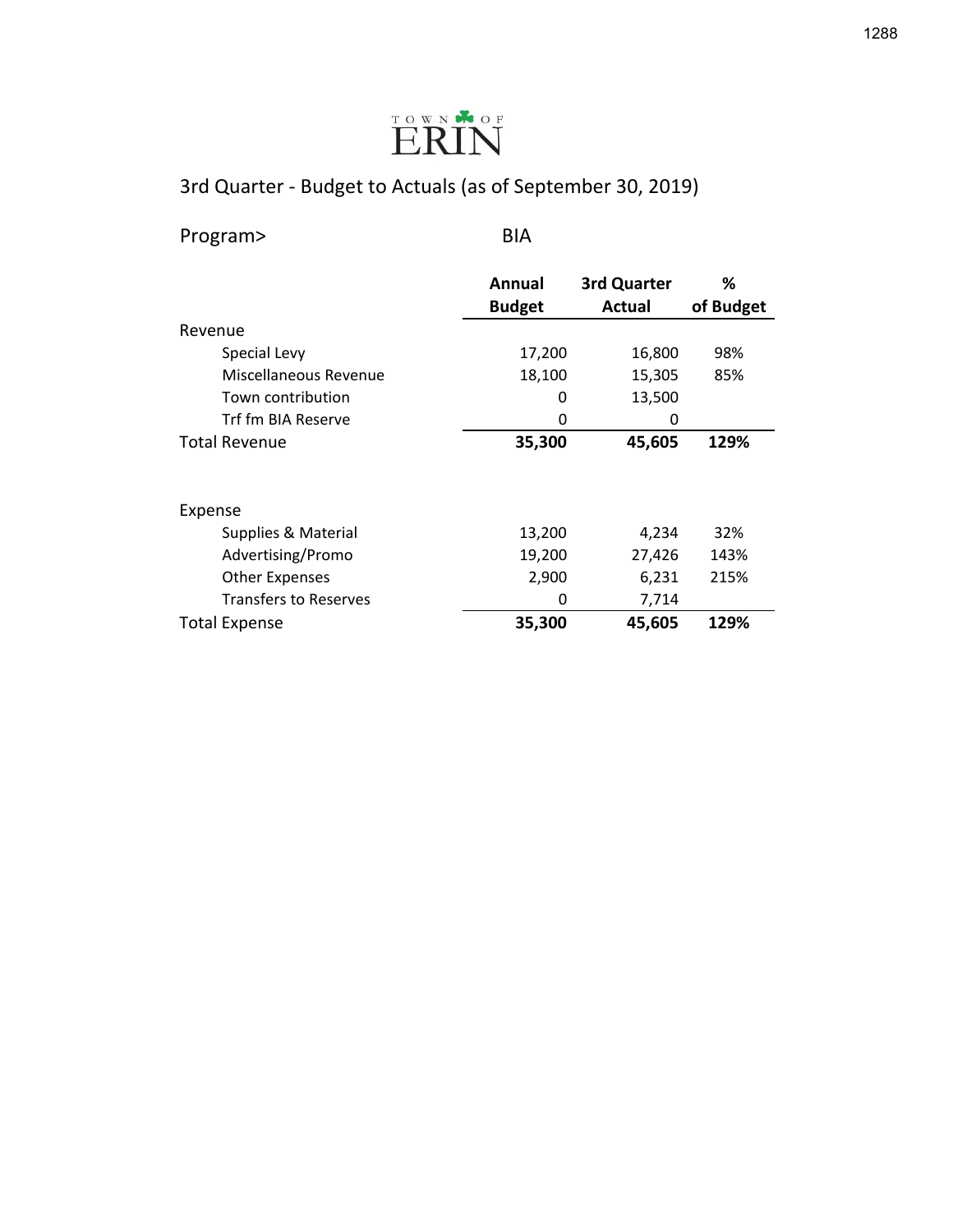## **2015 / 2016 / 2017 / 2018 / 2019 Capital Projects Third Quarter 'Budget vs. Actuals' as of September 30, 2019**

*Status*

*Project completed In Progress*

*Project complications/delays being encountered*

**Corporate Services**

| Original<br><b>Budget</b><br>Year |              | <b>Project Title</b>                                                                      | <b>Description</b>                                                                                                                                                                          | <b>Status</b> | <b>Status Description</b>                                                                                                                                       | <b>Total Budget</b> | <b>Amount Spent In</b><br><b>Prior Years</b> | <b>Amount Spent In 2019</b><br>(as of September 30,<br>2019) | <b>Remaining Budget</b><br><b>Available For Project</b> | <b>Approved Sources of Funding</b>                                                                  |
|-----------------------------------|--------------|-------------------------------------------------------------------------------------------|---------------------------------------------------------------------------------------------------------------------------------------------------------------------------------------------|---------------|-----------------------------------------------------------------------------------------------------------------------------------------------------------------|---------------------|----------------------------------------------|--------------------------------------------------------------|---------------------------------------------------------|-----------------------------------------------------------------------------------------------------|
|                                   | $\mathsf{A}$ | Property sale - block 44                                                                  | Declared excess land by Council Resolution #18-115.                                                                                                                                         |               | Sale completed at the begiinning of 2019.                                                                                                                       |                     |                                              | 29,793.07                                                    |                                                         |                                                                                                     |
| 2018                              |              | Renovations at Town facilities<br>including the Roads Opearations<br>Centre and Town Hall | Council Resolution #18-160 approved \$130,000 from the<br>sale of property proceeds to be allocated to Town<br>facilites renovations including the Roads Operations<br>Centre and Town Hall |               | Transferred from Shamrock sale. RFP was issued for<br>the Works roof rebuild and successful proponent<br>was contacted.                                         | 133,072             | 64,138                                       | 31,712.62                                                    | 37.221                                                  | Sale of property proceeds<br>$( $130,000) + 3,071.82$ from<br>Shamrock Rd. sale project<br>surplus. |
| 2018                              |              | Elevator                                                                                  | Townhall to meet accessibility regulations in Ontario                                                                                                                                       |               | Council Resolution #19-051 to increase budget by<br>\$60,000. RFP was awarded. Elevator was<br>purchased. Construction project was completed in<br>August 2019. | 310,000             | 24,720                                       | 316,195.53                                                   | 30,916                                                  | Debt (\$310,000)                                                                                    |
|                                   |              |                                                                                           |                                                                                                                                                                                             |               | Total >                                                                                                                                                         | 443,072             | 88,858                                       | 318,115.08                                                   | 6,305                                                   |                                                                                                     |

Amortization

#### **Fire & Emergency Services Program**

| Original<br><b>Budget</b><br>Year |                | <b>Project Title</b>                       | <b>Project Description</b>                                                                                                                                                                                                 | Status | <b>Status Description</b> | <b>Total Budget</b> | <b>Amount Spent In</b><br><b>Prior Years</b> | Amount Spent In 2019<br>(as of September 30,<br>2019) | Remaining Budget<br>Available For Project | Approved Sources of Funding                               |
|-----------------------------------|----------------|--------------------------------------------|----------------------------------------------------------------------------------------------------------------------------------------------------------------------------------------------------------------------------|--------|---------------------------|---------------------|----------------------------------------------|-------------------------------------------------------|-------------------------------------------|-----------------------------------------------------------|
| 2015                              | $\overline{3}$ | Pumper 11 Replacement - Erin<br>Station 10 | 2015 Budget Carryforward: \$264,000<br>2016 Budget Carryforward: \$257,000 Council Resolution<br>#18-368 RFP was awarded for \$547,945. Truck is ahead<br>of schedule and final preparations are underway for<br>delivery. |        | Delivered                 | 547,945             |                                              | 576,329.97                                            | 28,385                                    | Issued Debt (\$517,000) and Fire<br>Truck Reserve (\$31k) |
| 2019                              |                | Erin Exhaust System (portable)             | RFP awarded in July                                                                                                                                                                                                        |        | Completed                 | 95,000              |                                              | 85,581.18                                             | 9,419                                     | Reserve Fund Transfer (F40)                               |
| 2019                              | 5              | Hose Cache                                 | The 2019 project concentrated on the transition from 4<br>inch to 6 inch drafting hose & appliances; equipment<br>purchase is 75% complete with training scheduled to<br>commence prior to the end of September.           |        | Completed                 | 20,000              |                                              | 20,702.70                                             | 703                                       | Taxation (\$20,000)                                       |
|                                   |                |                                            |                                                                                                                                                                                                                            |        | Total >                   | 662,945             |                                              | $682,614$ .                                           | 19,669                                    |                                                           |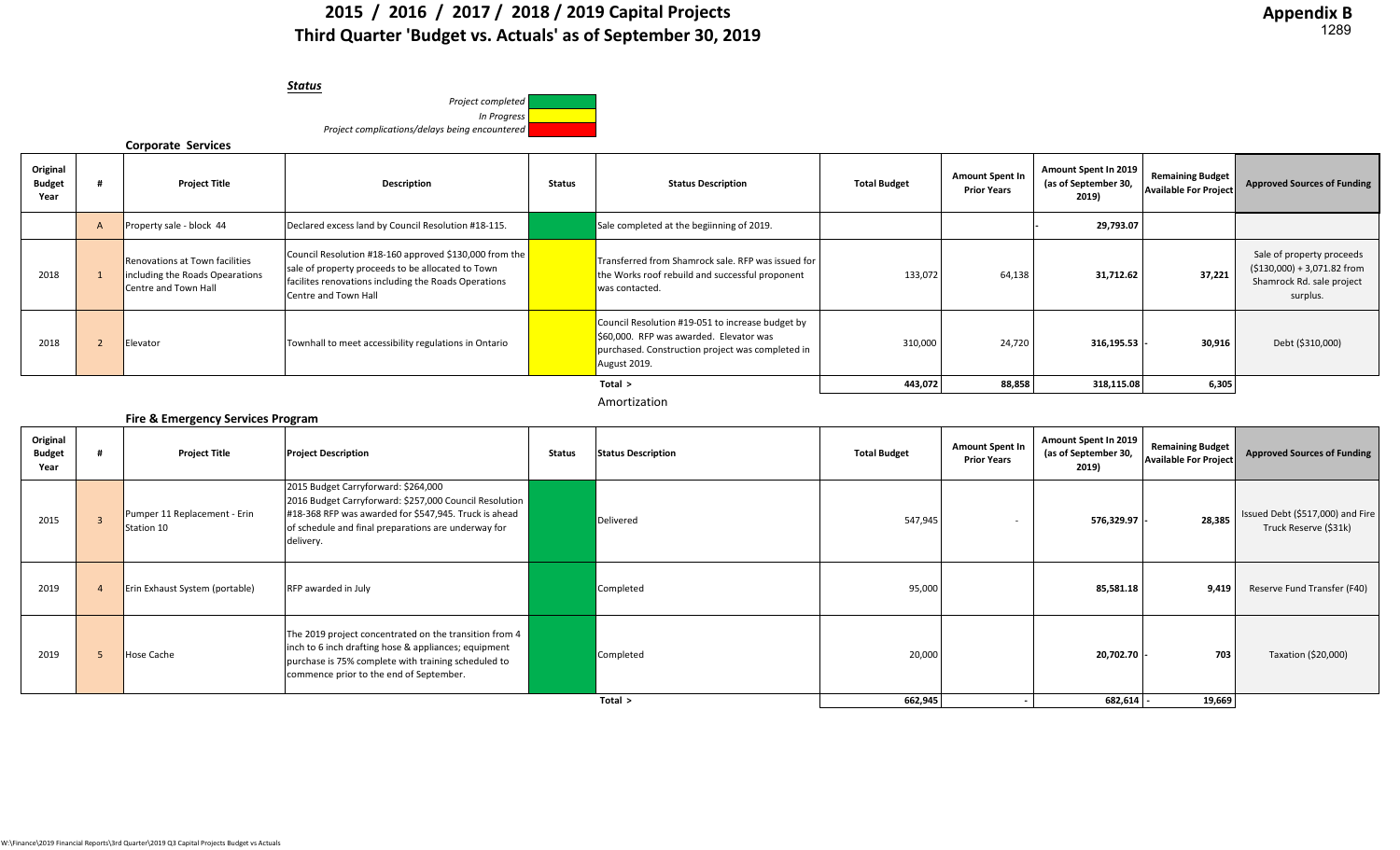| Project completed                              |  |
|------------------------------------------------|--|
| In Progress                                    |  |
| Project complications/delays being encountered |  |

**Roads Program**

| Original<br><b>Budget</b><br>Year | #              | <b>Project Title</b>                              | <b>Project Description</b>                                                                                                                                                                                                                                   | <b>Status</b> | <b>Status Description</b>                                                                                                                                    | <b>Total Budget</b> | <b>Amount Spent In</b><br><b>Prior Years</b> | Amount Spent In 2019<br>(as of September 30,<br>2019) | <b>Remaining Budget</b><br><b>Available For Project</b> | <b>Approved Sources of Funding</b>                                             |
|-----------------------------------|----------------|---------------------------------------------------|--------------------------------------------------------------------------------------------------------------------------------------------------------------------------------------------------------------------------------------------------------------|---------------|--------------------------------------------------------------------------------------------------------------------------------------------------------------|---------------------|----------------------------------------------|-------------------------------------------------------|---------------------------------------------------------|--------------------------------------------------------------------------------|
| 2017                              | -5             | Station St. Rehabilitation                        | Bridge, Dam, & Sidewalk replacement OCIF Top Up Grant<br>of \$1,576,988<br>2017 Budget Carryforward: \$1,221,154                                                                                                                                             |               | Tender was re-issued with deadline of October 31.<br>2019.                                                                                                   | 2,500,000           | 89,963                                       | 245,275.12                                            | 2,164,762                                               | <b>Grant and Debt</b>                                                          |
| 2018                              | 6              | <b>LED Streetlights</b>                           | Conversion of LED Streetlights. Resolution #18-251                                                                                                                                                                                                           |               | Complete. Town received retrofit grant of \$32k.                                                                                                             | 389,459             |                                              | 319,269.52                                            | 70,190                                                  | Streetlight Reserve (\$150k)<br>remainder loan from<br>Infrastructure Reserve. |
| 2018                              | $\overline{7}$ | Single Axle Dump Truck/Winter<br>Sander           | This unit will allow the Tractor (unit 41) to retire from<br>winter service and be retained for roadside mowing and<br>shoulder retrieval. The<br>new truck will be able to provide winter service the<br>Towns in a fraction of the time it currently takes |               | Council Resolution 19-206 Project has been<br>tendered and awarded. Truck is ordered and on the<br>way. Delivery is expected in the Fall.                    | 240,000             | $\sim$                                       | $\overline{\phantom{a}}$                              | 240,000                                                 | Debt (\$240,000)                                                               |
| 2019                              | 8              | Structure 2051                                    | Replacement of structure 2051                                                                                                                                                                                                                                |               | Council Resolution 19-247 approved contract award<br>and will be completed before the end of the year.                                                       | 300,000             |                                              | 17,586.63                                             | 282.413                                                 | $OCIF = 258.604 + Taxation =$<br>41,396                                        |
| 2019                              | 9              |                                                   | Structure 011 based on OSIM report   May 7, 2018 Council Resolution to apply for ICIP grant.                                                                                                                                                                 |               | Engineering design has been procured to be shovel<br>ready. Project expected to cost \$1.1M. Applied for<br>ICIP May 2019. Project was selected as finalist. | 300,000             | $\sim$                                       | $\overline{\phantom{0}}$                              | 300.000                                                 | Taxation = $222.500 +$<br>Infrastructure Renewal = 77,500                      |
| 2019                              | $\overline{9}$ | Rural Upgrade from gravel to surface<br>treatment | 5th line from Wellington road 22 to Side Road 24                                                                                                                                                                                                             |               | Project Complete. Waiting to release 10% holdback.                                                                                                           | 75,000              |                                              | 65,149.55                                             |                                                         | 9,850 Development Charges (\$75,000)                                           |
| 2019                              | 10             | <b>Storm Sewer</b>                                | Parital reconstruct storm swewer for Daniel St. from<br>English South to new outlet on Wheelock                                                                                                                                                              |               | Project was tenedered and approved Council<br>Resolution #19-305. Construction to be completed<br>before the end of the year.                                | 520,000             |                                              |                                                       | 520,000                                                 | Gas Tax                                                                        |
|                                   |                |                                                   |                                                                                                                                                                                                                                                              |               | Total >                                                                                                                                                      | 4.324.459           | 89,963                                       | 647,281                                               | 3,587,215                                               |                                                                                |

**Water Program Original Budget Year # Project Title Project Description Status Status Description Total Budget Amount Spent In Prior Years Amount Spent In 2019 (as of September 30, <sup>8</sup> Remaining Budget Propert Project Project Project Project Project <b>Approved Sources of Funding** <br>2019) 2019 11 Fire Hydrant Rehabilitation / Replacement Program; Meter Replacement Program 47,000 **Reserve F30 (\$47,000 Reserve F30 (\$47,000** 2019 **2019 Building and grounds minor repairs COWA is COLL COWA is working on quotes.** The manufacture of the manufacture of the manufacture of the manufacture of the manufacture of the manufacture of the manufacture of 2019 13 Water equipment to extend life of assetExamples to concentrate of the serve F30 (\$43,800) and the server F30 (\$43,800) and the server F30 (\$43,800) and the server F30 (\$43,800) and the server F30 (\$43,800) and the server F30 (\$43,800) and the server F30 (\$43,80  **Total > 105,800 ‐ ‐ 105,800** 

1290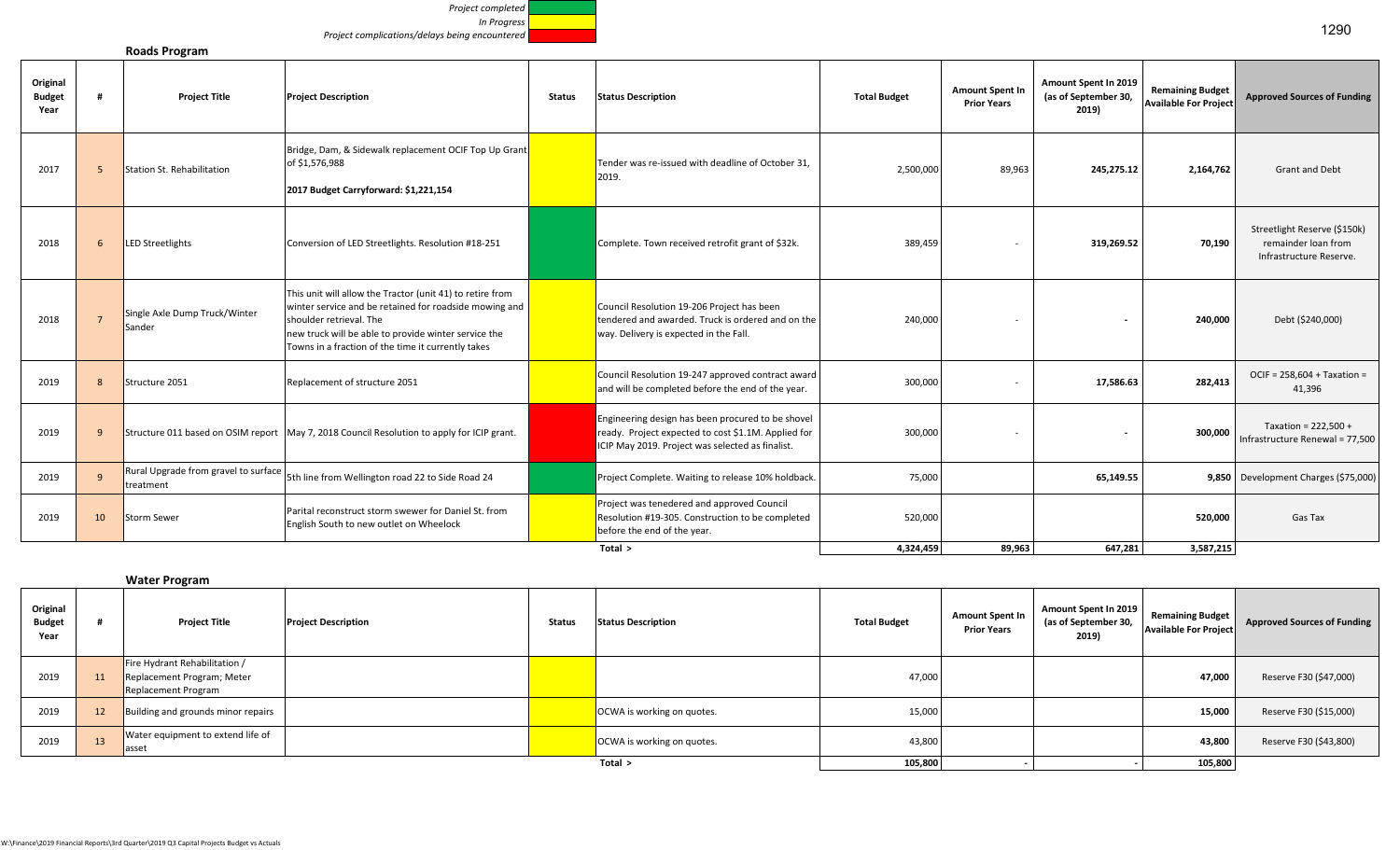*Project completed In Progress Project complications/delays being encountered*

#### **Environmental Services**

| Original<br><b>Budget</b><br>Year |    | <b>Project Title</b>                             | <b>Project Description</b>                                                                                                                                                                                                                                                                                                                                                           | <b>Status</b> | <b>Status Description</b>                                                                                                                                                | <b>Total Budget</b> | <b>Amount Spent In</b><br><b>Prior Years</b> | Amount Spent In 2019<br>(as of September 30,<br>2019) | <b>Remaining Budget</b><br><b>Available For Project</b> | <b>Approved Sources of Funding</b>                                                                       |
|-----------------------------------|----|--------------------------------------------------|--------------------------------------------------------------------------------------------------------------------------------------------------------------------------------------------------------------------------------------------------------------------------------------------------------------------------------------------------------------------------------------|---------------|--------------------------------------------------------------------------------------------------------------------------------------------------------------------------|---------------------|----------------------------------------------|-------------------------------------------------------|---------------------------------------------------------|----------------------------------------------------------------------------------------------------------|
| 2015                              | 14 | New Water Supply - Erin Production<br>Well       |                                                                                                                                                                                                                                                                                                                                                                                      |               | Part of Water EA project                                                                                                                                                 | 120,000             |                                              |                                                       | 120,000                                                 | Town Water Reserve Fund                                                                                  |
| 2015/2016                         | 15 | SSMP - Environmental Assessment ><br>Waste Water | 2015 Budget Carryforward: \$145,865<br>2016 Budget Carryforward: \$200,000<br>2017 Budget Carryforward: \$693,388                                                                                                                                                                                                                                                                    |               | Resolution 18-103 Remainder funded 3 equally<br>between Infrastructure Reserve, Water Lifecycle<br>Reserve and DC-Administration Reserve. Waiting for<br>final invoices. | 1,039,253           | 1,005,273                                    | 30,194                                                | 3,786                                                   | 1/3 Infrastructure Reserve<br>1/3 Water Lifecycle Reserve<br>1/3 Development Charges -<br>Administration |
| 2015                              | 16 | SSMP - Environmental Assessment ><br>Water       | Council Resolution #18-094 approved an increase of<br>\$604,000 (funded 90% through DC Water and 10%<br>through Water LifeCycle Reserves); Council Resolution<br>#19- approved an increase of 395k (funded 50% Water<br>DCs and 50% Water Life Cycle Res); Council Resolution #<br>19-196 budget increased by \$395k and funded equally<br>by DC-Water and Water Life Cycle Reserve. |               | Tender awarded for well dritlling Council Resolution<br>#19-196                                                                                                          | 1,201,290           | 355,244                                      | 273,076                                               | 572,970                                                 | \$604k = 90% DC Water and 10%<br>Water LifeCycle; 395k (50%<br>Water Life Cycle and 50% Water<br>DCs)    |
|                                   |    |                                                  |                                                                                                                                                                                                                                                                                                                                                                                      |               | Total >                                                                                                                                                                  | 2,360,543           | 1,360,517                                    | 303,270.11                                            | 696,756                                                 |                                                                                                          |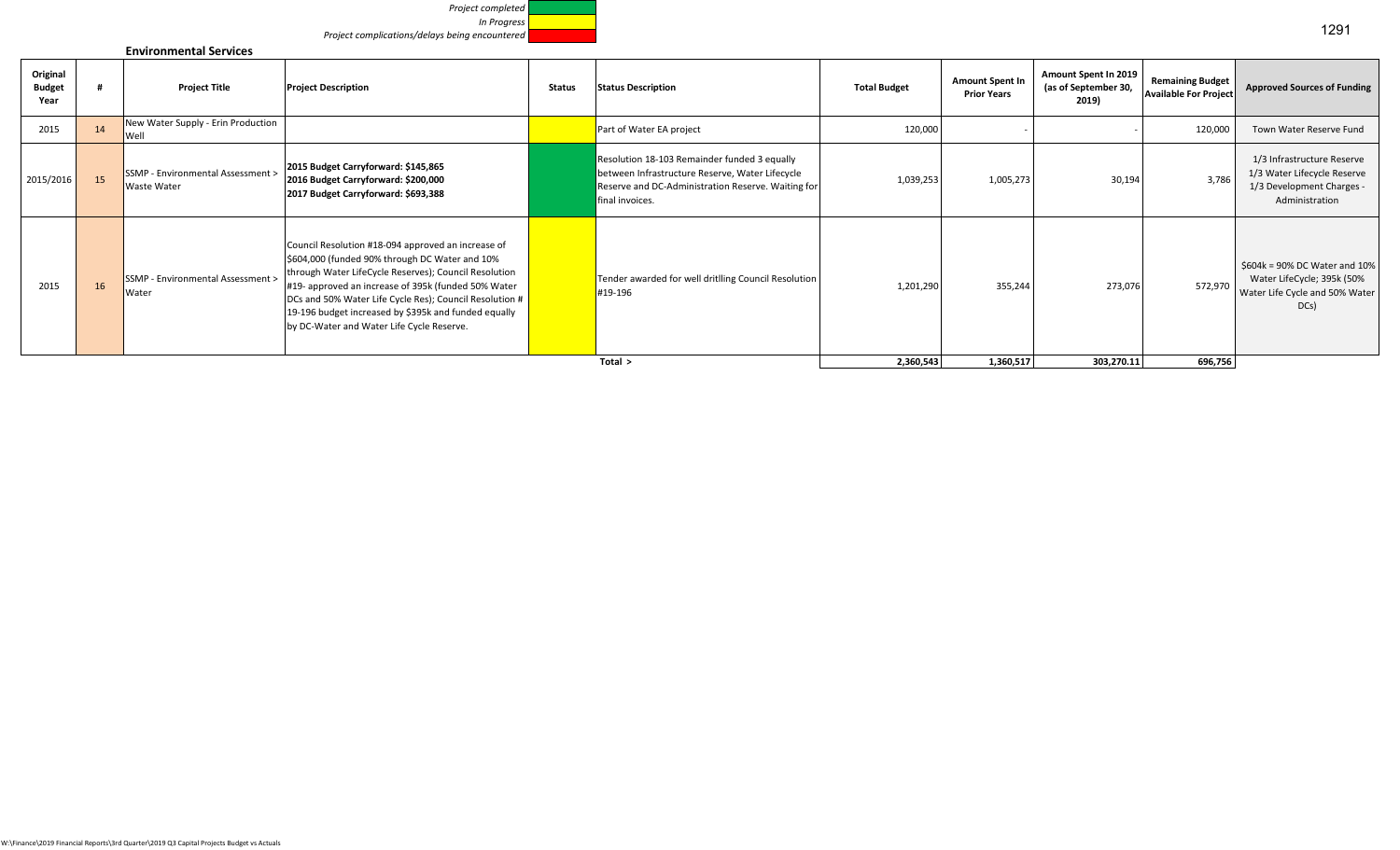*Project completed In Progress*

#### *Project complications/delays being encountered*

**Recreation**

| Original<br><b>Budget</b><br>Year | #  | <b>Project Title</b>                                       | <b>Project Description</b>                                                                                                                  | <b>Status</b> | <b>Status Description</b>                                                                                                                                                                                                                     | <b>Total Budget</b> | <b>Amount Spent In</b><br><b>Prior Years</b> | Amount Spent In 2019<br>(as of September 30,<br>2019) | <b>Remaining Budget</b><br><b>Available For Project</b> | <b>Approved Sources of Funding</b>                                                                                                                   |
|-----------------------------------|----|------------------------------------------------------------|---------------------------------------------------------------------------------------------------------------------------------------------|---------------|-----------------------------------------------------------------------------------------------------------------------------------------------------------------------------------------------------------------------------------------------|---------------------|----------------------------------------------|-------------------------------------------------------|---------------------------------------------------------|------------------------------------------------------------------------------------------------------------------------------------------------------|
| 2018                              | 17 | Erin Community Centre Brine pump<br>and motor              |                                                                                                                                             |               | Replacement is required and can only be done off<br>season in 2019. Project recommended to be carried<br>forward to 2019                                                                                                                      | 18,000              |                                              |                                                       | 18,000                                                  | <b>ECC Reserve</b>                                                                                                                                   |
| 2018                              | 18 | Playground equipment program                               | Equipment for Barbour Field.                                                                                                                |               | Project recommended to moved forward to 2019.                                                                                                                                                                                                 | 10,000              |                                              |                                                       | 10,000                                                  | <b>Barbourfields Reserve</b>                                                                                                                         |
| 2018                              | 19 | Barbour Field septic system                                |                                                                                                                                             |               | Completed. Fencing is outstanding will be<br>completed in spring 2019. Remaiing funds<br>recommended to be carried forward to 2019.                                                                                                           | 50,000              | 30,574                                       |                                                       | 19,426                                                  | <b>Barbour Field Septic Syst</b><br>Reserve (\$19426)                                                                                                |
| 2018                              | 20 | Sports bleachers program                                   | Bleachers for Barbour Field.                                                                                                                |               | Recommended funding to be carried forward to<br>2019.                                                                                                                                                                                         | 11,000              |                                              |                                                       | 11,000                                                  | <b>Barbour Fields Reserve</b>                                                                                                                        |
| 2018                              | 21 | Sports fencing program                                     | Fencing for Barbour Field.                                                                                                                  |               | Recommended funding to be carried forward to<br>2019.                                                                                                                                                                                         | 11,000              |                                              |                                                       | 11,000                                                  | <b>Barbour Fields Reserve</b>                                                                                                                        |
| 2017                              | 22 | Erin Rotary River Walk (Phase I)                           | 2017 Budget Carryforward: \$90,000                                                                                                          |               | "Phase 1" is complete                                                                                                                                                                                                                         | 90,000              | 89,868                                       |                                                       | 132                                                     | County of Wellington Grant<br>(\$45k); Erin Rotary Donation<br>(\$15k); Friends of Greenbelt<br>Grant \$27k Tax \$2,868; \$5000<br>Nestle Water Levy |
| 2018                              | 23 | Erin Rotary River Walk (Phase II)                          | 2018 Budget Addition: \$300,000                                                                                                             |               | Waiting on County and Ministry of Enviroment<br>approvals to initiate "Phase 2" - Design. Phase 2 will<br>is recommended to be carried forward to 2019.                                                                                       | 300,000             |                                              |                                                       |                                                         | Water Levy (\$5k)<br>300,000 Cash in Lieu of Parkland Reserve<br>(\$295k)                                                                            |
| 2017                              | 24 | <b>Walking Trails</b>                                      | Annual Program<br>2017 Budget Carryforward: \$10,000                                                                                        |               | Final invoices to be received and paid in 2018. Grant<br>received in 2019 in Operating                                                                                                                                                        | 10,000              | 1,232                                        |                                                       | 8,768                                                   | County of Wellington Grant<br>( \$5,000)                                                                                                             |
| 2018                              | 25 | Voluntary Water Levy Projects                              | Resolution #18-159 direction was to allocate \$10,700 for<br>Outdoor Bottle Filling Station; \$2,000 Osprey nest;<br>\$8,000 dog park fence |               | Osprey nest has been installed. Waiting for invoices.<br>Water Filling Station was purchased and will be<br>installed 2019. Dog park fence was submitted as a<br>2020 Capital Request and will be reviewed with the<br>Recreation Masterplan. | 20,700              | 7,913                                        |                                                       | 12,787                                                  | Voluntary Water Levy Reserve                                                                                                                         |
| 2019                              | 26 | <b>Erin Community Centre</b>                               | Accessibility renovations; flat roof; ice resurfacer                                                                                        |               |                                                                                                                                                                                                                                               | 160,000             |                                              |                                                       | 160,000                                                 | Taxatoin (\$150,000) + Grants<br>( \$10,000)                                                                                                         |
| 2019                              | 27 | <b>Erin Community Centre</b>                               | Theatre carpet replacement; flooring and other minor<br>renovations (\$20k) & Sewage Treatment (\$20k)                                      |               |                                                                                                                                                                                                                                               | 40,000              |                                              | 11,517.15                                             | 28,483                                                  | Taxation (40,000)                                                                                                                                    |
| 2019                              | 28 | <b>Emergency Response Centre</b>                           | Future plans for an emergency response centre                                                                                               |               | Transfer of funds at the end of the year                                                                                                                                                                                                      | 50,000              |                                              | 50,000                                                | $\sim$                                                  | Taxation (\$50,000)                                                                                                                                  |
| 2019                              | 29 | Parks fencing; playground<br>equipment; tractor, bleachers |                                                                                                                                             |               |                                                                                                                                                                                                                                               | 63,000              |                                              |                                                       | 63,000                                                  | Taxation (\$63,000)                                                                                                                                  |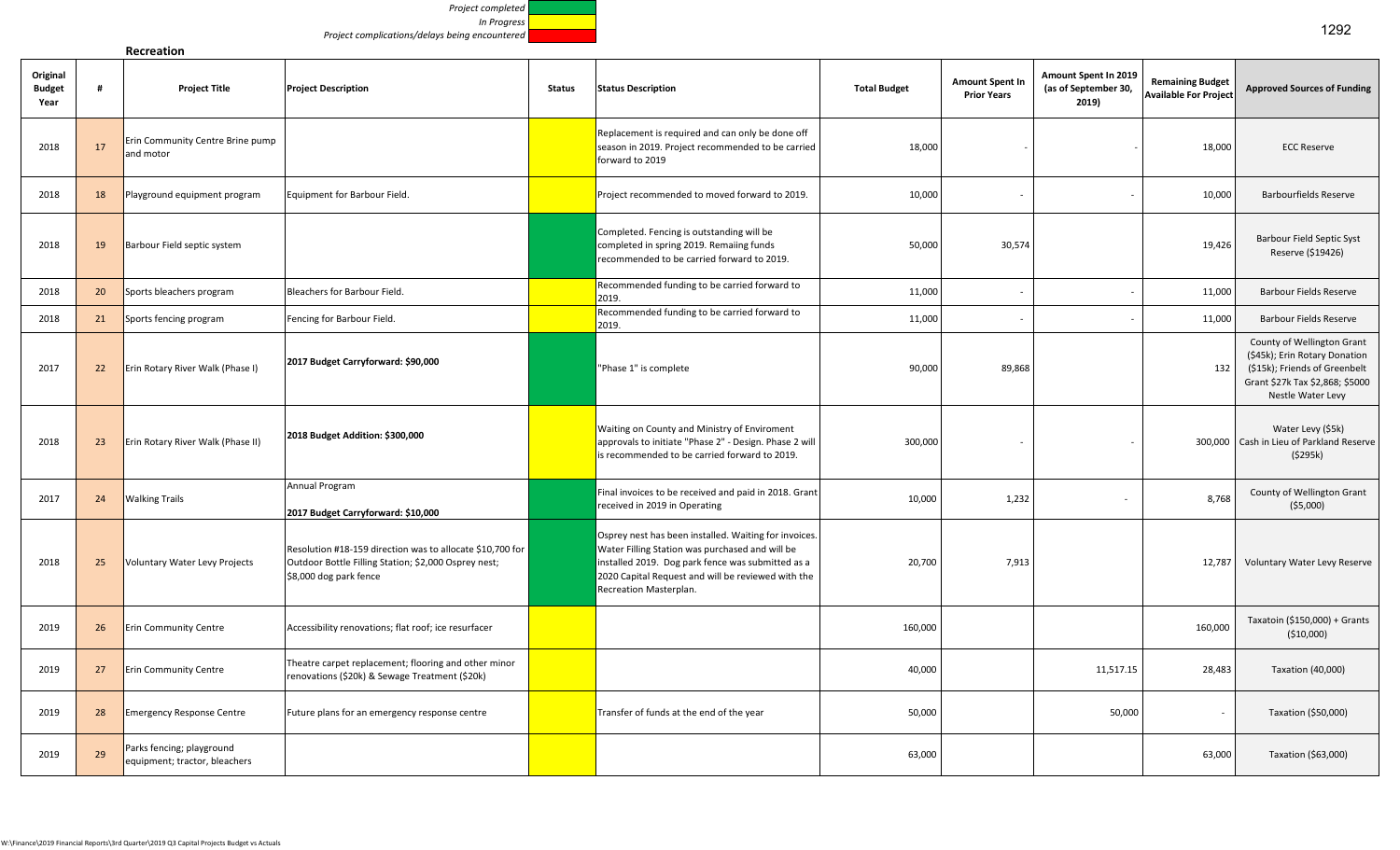|      |    |                                           | Project completed                                                    |               |                                   |           |                                              |                                                       |                                                  |                                    |
|------|----|-------------------------------------------|----------------------------------------------------------------------|---------------|-----------------------------------|-----------|----------------------------------------------|-------------------------------------------------------|--------------------------------------------------|------------------------------------|
|      |    |                                           | In Progress<br><b>Project complications/delays being encountered</b> |               |                                   |           |                                              |                                                       |                                                  | 1293                               |
| 2018 |    | <b>Project Title</b>                      | <b>Project Description</b>                                           | <b>Status</b> | <b>Status Description</b>         | 300,000   | <b>Amount Spent In</b><br><b>Prior Years</b> | Amount Spent In 2019<br>(as of September 30,<br>2019) | Remaining Budget<br><b>Available For Project</b> | <b>Approved Sources of Funding</b> |
| 2019 | 30 | Recreation Software for online<br>booking |                                                                      |               | RFP Complete - assessing options  | 40,000    |                                              |                                                       | 40,000                                           | Taxation (\$40,000)                |
| 2019 | 31 | <b>ECC Security Enhancements</b>          | Community Centre security and access control<br>enhancemen           |               | Resolution #19-030 (Feb 19, 2019) | 45,000    |                                              | 42,456                                                | 2,544                                            | Centre 2000 Capital Reserve        |
|      |    |                                           |                                                                      |               |                                   | 1,218,700 | 129,588                                      | 103,973                                               | 685,139                                          |                                    |

1,668,926 9,115,519 2,055,253.01 5,061,547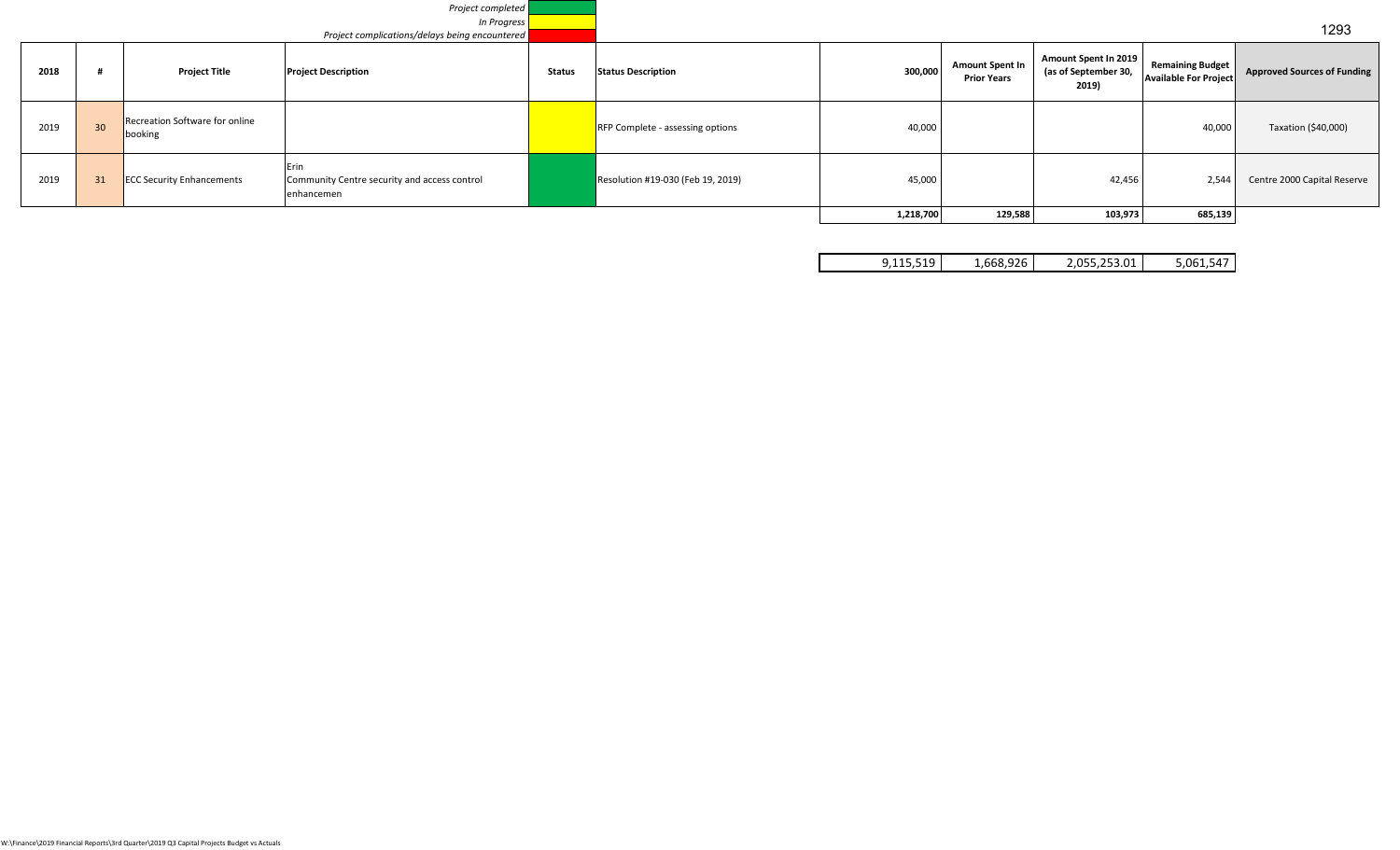#### **RESERVES & RESERVE FUND 2018 and Forecast from 2019**

|                       |                                       |                                        |                                              | Projected      |                  | Projected                |                  |
|-----------------------|---------------------------------------|----------------------------------------|----------------------------------------------|----------------|------------------|--------------------------|------------------|
| <b>General Ledger</b> | <b>DEPARTMENT</b>                     |                                        | <b>Combined Reserves &amp; Reserve Funds</b> | <b>BALANCE</b> |                  | <b>2019 TRANSACTIONS</b> | <b>BALANCE</b>   |
|                       |                                       |                                        |                                              | @ DEC 31 2018  | <b>ADDITIONS</b> | <b>DISBURSEMENTS</b>     | @ DEC 31 2019    |
| 30-9000-2500          | Unallocated                           | <b>RESERVES</b>                        | <b>WORKING CAPITAL</b>                       | 203,761        |                  |                          | 203,761          |
| 30-9000-2525          | Unallocated                           | <b>RESERVES</b>                        | <b>TAX STABILIZATION RESERVE</b>             | 381,170        |                  |                          | 381,170          |
| 30-9000-2550          | Unallocated                           | RESERVES                               | <b>INFRASTRUCTURE RENEWAL</b>                | 2,585,375      | 587,059          | 111,480                  | 3,060,954        |
| 40-9020-3020          | Unallocated                           | <b>RESERVE FUND</b>                    | <b>GAS TAX REVENUE FUND</b>                  | 298,061        | 696,440          | 520,000                  | 474,500          |
| 40-9110-2595          | Unallocated                           | <b>RESERVE FUND</b>                    | Special Water Levy (Nestle)                  | 17,787         | 34,703           | 52,490                   |                  |
| 40-9025-2580          | Unallocated                           | <b>RESERVE FUND</b>                    | <b>OCIF Top Up Grant</b>                     | 856,538        |                  |                          | 856,538          |
| 10-9000-4225          | Unallocated                           | <b>RESERVES</b>                        | <b>OCIF FORMULA</b>                          |                | 258,604          | 258,604                  |                  |
|                       | <b>TOTAL Unallocated</b>              |                                        |                                              | 4,342,690      |                  |                          | 4,976,922        |
| 30-9000-2515          | Admin                                 | <b>RESERVES</b>                        | <b>ELECTION EXPENSE</b>                      | 24,097         |                  |                          | 24,097           |
| 30-1100-2565          | Admin                                 | <b>RESERVES</b>                        | <b>COMPUTER UPGRADES</b>                     | 34,865         | 15,000           |                          | 49,865           |
| 30-1100-2540          | Admin                                 | <b>RESERVES</b>                        | <b>ADMIN FILE MANAGEMENT</b>                 | 87,571         |                  |                          | 87,571           |
| 30-1100-2540          | Admin                                 | <b>RESERVES</b>                        | <b>ADMIN OFFICE RENO RESERVES</b>            | 75,691         |                  | 68,934                   | 6,757            |
| 30-1100-2540          | Admin                                 | <b>RESERVES</b>                        | <b>ADMIN-PHONE RESERVE</b>                   | 891            |                  |                          | 891              |
| 30-9000-2510          | Admin                                 | <b>RESERVES</b>                        | <b>INSURANCE CONTINGENCY</b>                 | 15,573         |                  |                          | 15,573           |
| 40-6900-2608          |                                       |                                        |                                              |                |                  |                          |                  |
|                       | Admin                                 | <b>RESERVES</b>                        | <b>Retirement Benefits</b>                   | 1,760          |                  |                          | 1,760            |
| 40-9100-2600          | Admin                                 | <b>RESERVE FUND</b>                    | <b>ADMINISTRATION DC</b>                     | 64,805         | 31,000           | 144,000                  | 177,805          |
|                       | <b>TOTAL Admin</b><br><b>Building</b> |                                        |                                              | 175,644        |                  | 12,000                   | 8,710<br>162,401 |
| 40-2000-2565          |                                       | <b>RESERVE FUND</b><br><b>RESERVES</b> | BUILDING DEPT REVENUE FUND                   | 106,261        | 68,140           |                          |                  |
| 30-2000-2540          | <b>Building</b>                       |                                        | <b>BUILDING DEPT CAPITAL</b>                 | 106,261        |                  |                          | 162,401          |
|                       | <b>TOTAL Building</b>                 |                                        | ECONOMIC DEVELOPMENT RESERVES                |                |                  |                          |                  |
| 30-7000-2540          | Econ Dev                              | <b>RESERVES</b><br><b>RESERVE FUND</b> |                                              | 36,118         |                  | 21,000                   | 15,118           |
| 40-9022-2591          | Econ Dev                              |                                        | Main St Revitalization Grant                 | 47,765         |                  | 47,765                   |                  |
| 30-9000-2530          | Econ Dev                              | <b>RESERVES</b>                        | <b>DOCTOR RECRUITMENT</b>                    |                |                  |                          |                  |
|                       | <b>TOTAL Econ Dev</b>                 |                                        |                                              | 83,883         |                  |                          | 15,118           |
| 40-9030-2560          | Enviro                                | <b>RESERVE FUND</b>                    | Water EA STUDY                               | 36,380         |                  |                          | 36,380           |
| 30-5000-2540          | Enviro                                | <b>RESERVES</b>                        | EA WATER/WASTEWATER RESERVES                 |                |                  |                          |                  |
|                       | <b>TOTAL Enviro</b>                   |                                        |                                              | 36,380         |                  |                          | 36,380           |
| 40-9100-2610          | Fire                                  | <b>RESERVE FUND</b>                    | <b>FIRE SERVICES DC</b>                      | 197,768        | 94,000           | 33,200                   | 258,568          |
| 30-3000-2541          | Fire                                  | <b>RESERVES</b>                        | <b>FIRE CAPITAL</b>                          | 77,083         |                  | 1,949                    | 75,134           |
| 30-3000-2543          | Fire                                  | <b>RESERVES</b>                        | <b>FIREHALL RESERVE</b>                      | 93,051         |                  | 93,051                   |                  |
| 30-3000-2544          | Fire                                  | <b>RESERVES</b>                        | <b>FIRE DEFIBRILLATION</b>                   |                |                  |                          |                  |
| 30-3000-2535          | Fire                                  | <b>RESERVES</b>                        | FIRE WAGE CONTINGENCY                        | 121,584        |                  |                          | 121,584          |
| 30-3000-2540          | Fire                                  | <b>RESERVES</b>                        | FIRE VEHICLE RESERVE                         | 159,939        | 170,000          | 30,945                   | 298,994          |
| 30-3000-2542          | Fire                                  | <b>RESERVES</b>                        | <b>COMBINED FIRE STATION RESERVES</b>        |                |                  |                          |                  |
|                       | <b>TOTAL Fire</b>                     |                                        |                                              | 649,425        |                  |                          | 754,280          |
| 30-6200-2540          | Recreation                            | <b>RESERVES</b>                        | CENTRE 2000 CAPITAL                          | 513,815        | 18,000           | 81,000                   | 450,815          |
| 30-6400-2540          | Recreation                            | <b>RESERVES</b>                        | Barbour Field Septic System                  | 108,894        |                  | 32,000                   | 76,894           |
| 30-6100-2540          | Recreation                            | <b>RESERVES</b>                        | HILLSBURGH ARENA CAPITAL                     | 36,718         |                  |                          | 36,718           |
| 30-6600-2540          | Recreation                            | <b>RESERVES</b>                        | <b>BALLINAFAD COMM CENTRE</b>                | 13,355         |                  |                          | 13,355           |
| 30-6700-2540          | Recreation                            | <b>RESERVES</b>                        | <b>ERIN TENNIS CLUB</b>                      | 11,384         |                  |                          | 11,384           |
| 30-6205-2540          | Recreation                            | <b>RESERVES</b>                        | <b>EMERGENCY RESPONSE CENTRE</b>             | 100,000        | 50,000           |                          | 150,000          |
| 40-9010-3200          | Recreation                            | <b>RESERVE FUND</b>                    | CASH IN LIEU OF PARKLAND FUND                | 916,831        |                  |                          | 916,831          |
| 40-9100-2630          | Recreation                            | <b>RESERVE FUND</b>                    | PARKS & RECREATION SERVICES DC               | 270,316        | 73,000           | 68,700                   | 274,616          |
|                       | <b>TOTAL Recreation</b>               |                                        |                                              | 1,971,312      |                  |                          | 1,930,612        |